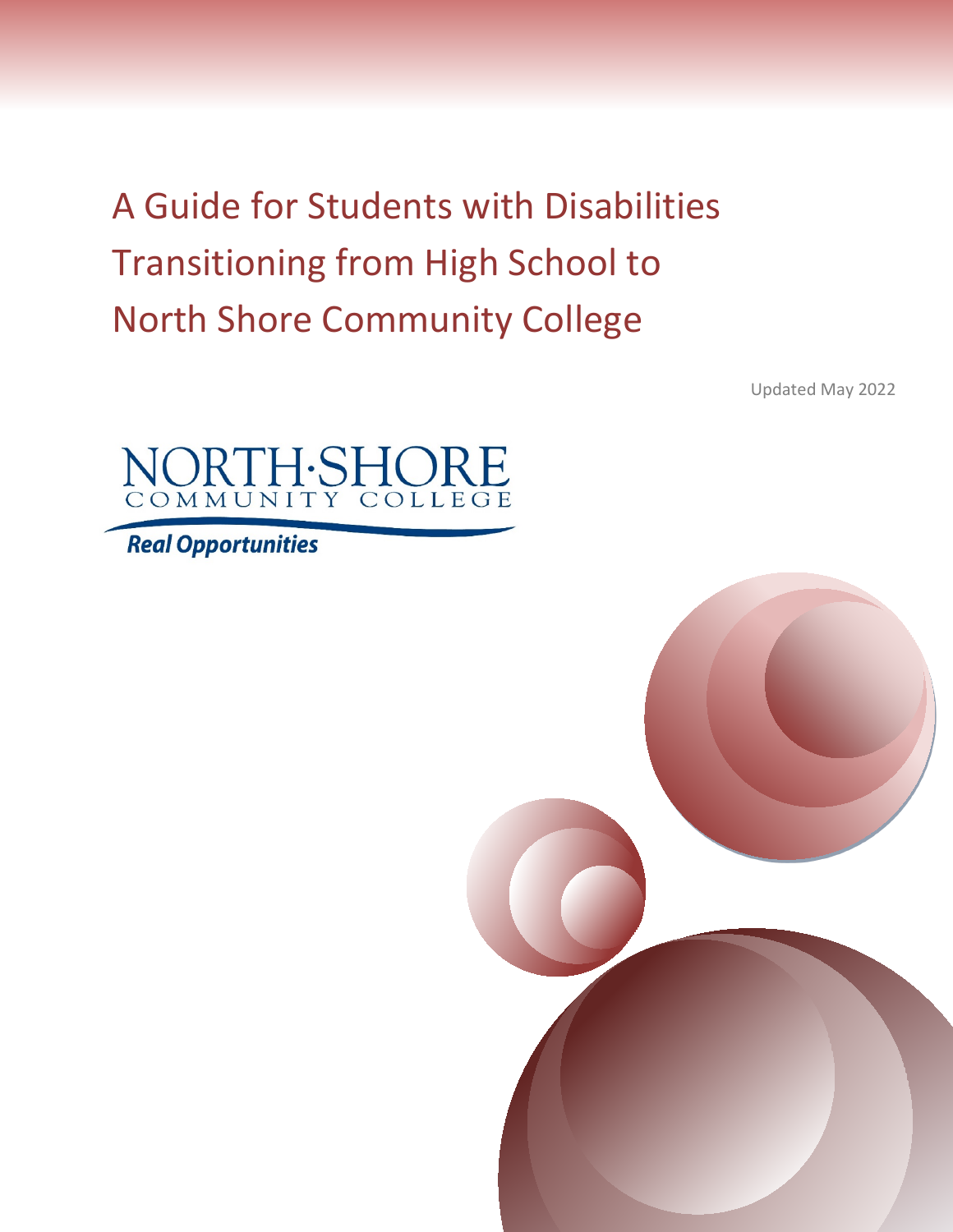Congratulations on continuing in your educational journey! Whether you are considering attending North Shore Community College or have already decided to enroll at NSCC, we are here to support you on your path to success!

Transition to college can seem overwhelming and this can be especially true for students diagnosed with a disability. Laws change, workload increases, time management becomes crucial and it can definitely seem daunting!

This guide will take you step by step through the process of becoming a student at NSCC, requesting services through Accessibility Services and through the changes that you will encounter in your first year here.

We wish you the best of luck and look forward to working with you!

Accessibility Services Staff North Shore Community College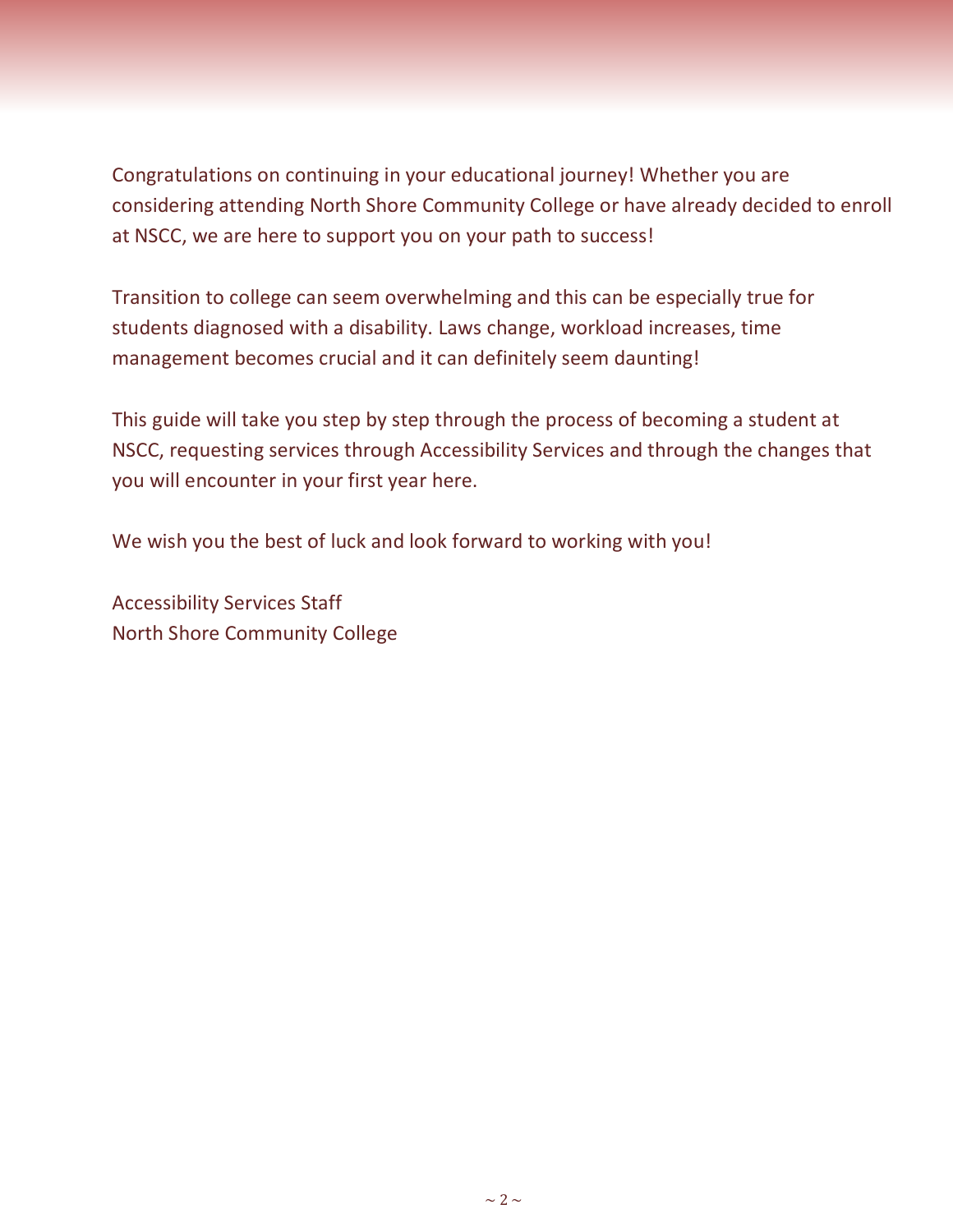# **Contents**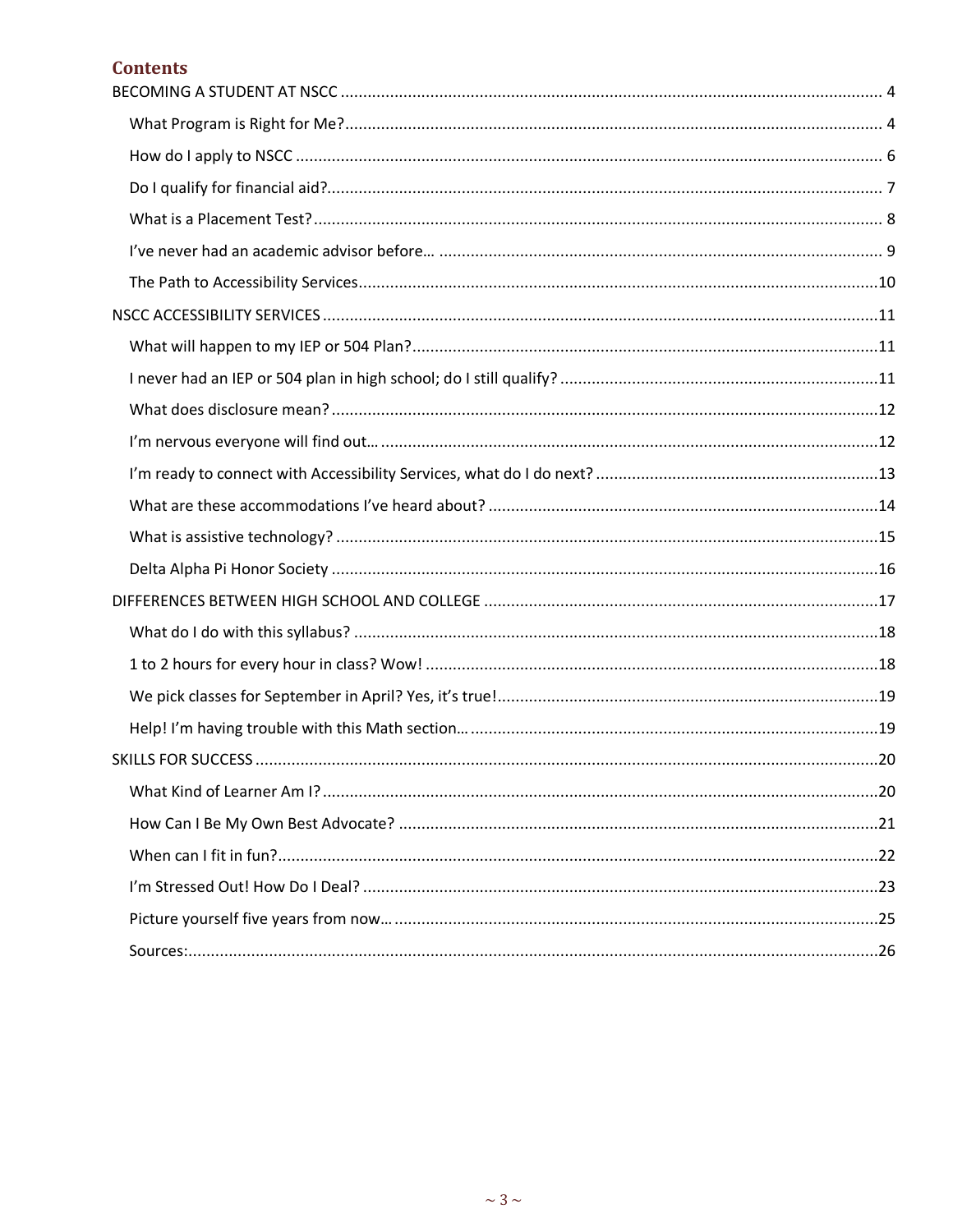# **BECOMING A STUDENT AT NSCC**

## **What Program is Right for Me?**

<span id="page-3-1"></span><span id="page-3-0"></span>The first step to becoming a student at NSCC is to decide if you would like to enroll in a degree or certificate program, as well as which program of study you would like to pursue. This link will take you to a page listing all of the programs we currently offer:

[Credit Programs of Study](http://www.northshore.edu/academics/programs)

You may also decide that you would like to enroll as a non-credit student. Non-credit courses are a great way to gain new skills, receive additional training and learn a new subject. This link will take you to a page with information about the non-credit programs offered at NSCC:

[Non Credit Programs of Study](http://community.northshore.edu/programs)

Now, you might be saying, this is great information to have but I don't know what program I want to apply for or what I would like as a career when I graduate? This is the case for many students who are graduating and thinking about attending college.

The following questions are helpful to ask yourself if this is how you are feeling:

- What were my favorite subjects in high school? Which subjects did I really do well in? Which subjects did I enjoy learning?
- What activities do I like to participate in outside of class or at home?
- Have teachers or loved ones commented that I am really good at one particular activity or area?
- What can I imagine myself doing as career?

Try creating a list of at least five options and explore those further. The internet is a great place to look for information about different career options including the amount of education needed for a specific career, the duties in a particular job and the average salary for that position.

If you're still feeling unsure, a great resource for you is the Massachusetts Career Information System or MassCIS. This is an internet based, interactive system designed to help people make better informed educational and occupational choices. MassCIS will allow you to perform activities like taking a self-assessment and exploring occupations in detail. [Massachusetts Career Information System](http://www.masscis.intocareers.com/)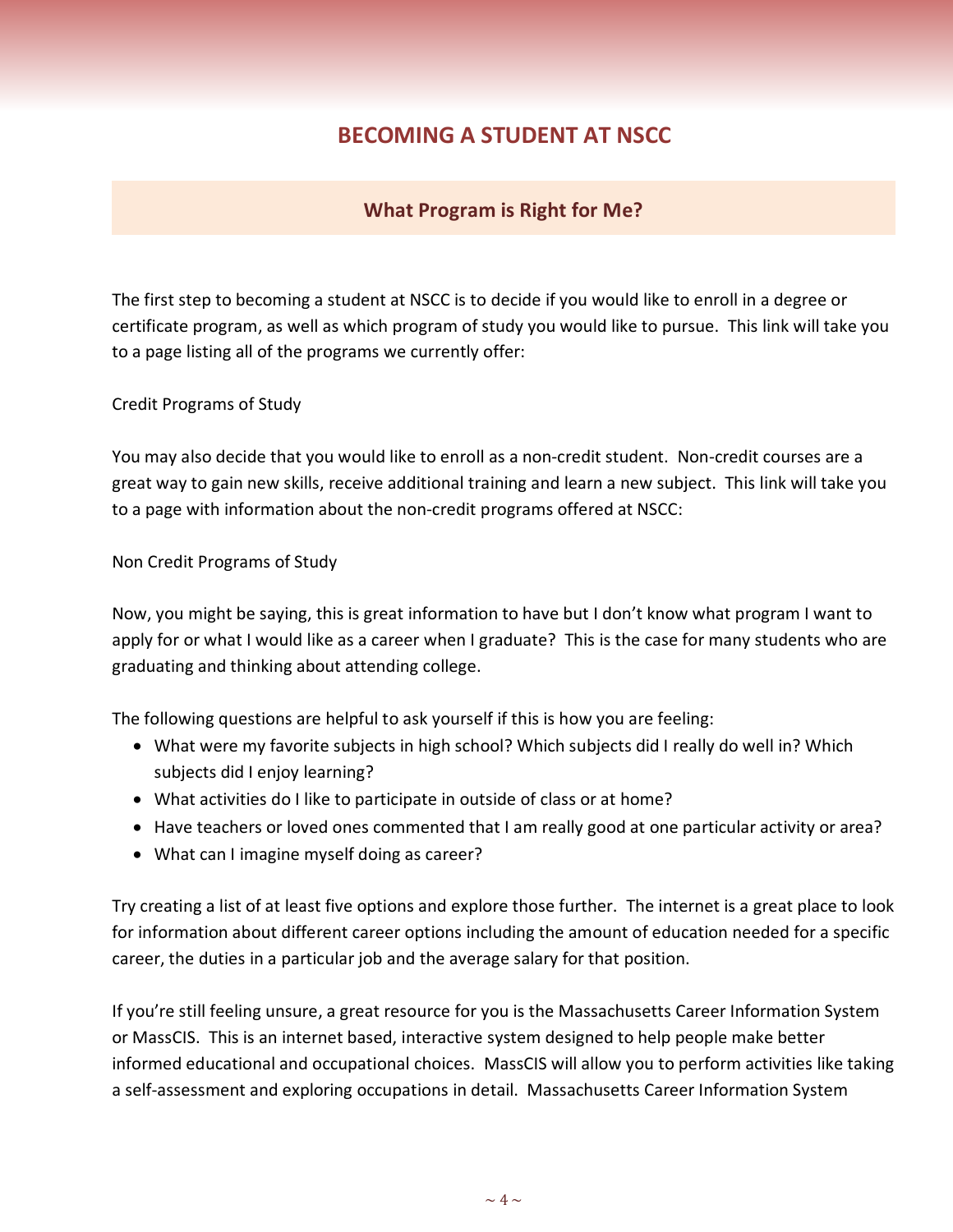There are admissions counselors available at NSCC who can also help you learn more about the different programs here and answer any questions you might have. Click here for more information about our admissions counselors: [Meet the Counselors](http://www.northshore.edu/admissions/apply/counselors.html)

Once you've decided which program is the best fit for you, the next step is to apply to become a student at NSCC.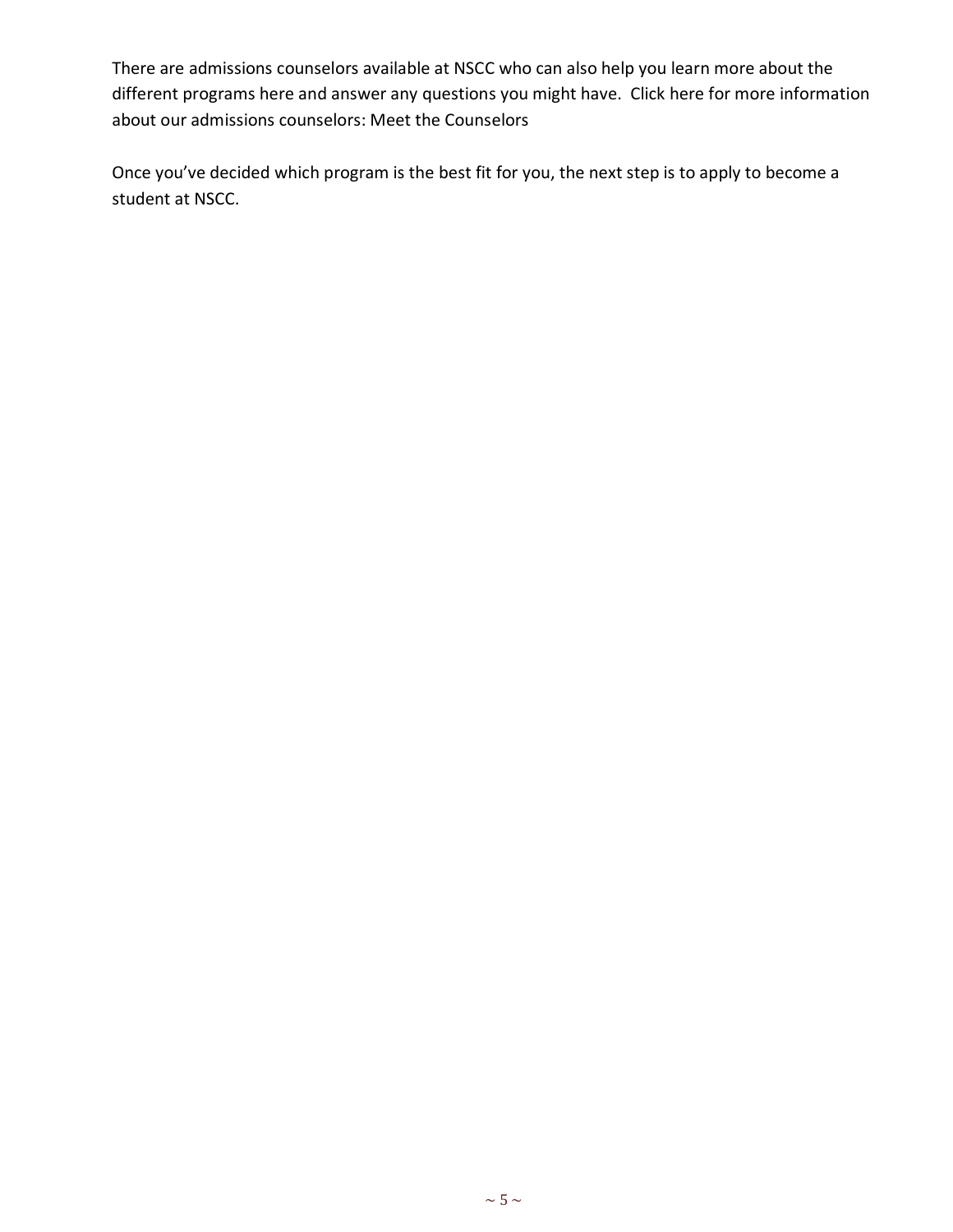# **How do I apply to NSCC**

<span id="page-5-0"></span>Students who want to enroll at NSCC, full time or part time, degree of certificate program must formally apply and be admitted into NSCC. This process is called *matriculation.* Requirements for admission include a high school diploma, GED or the completion of an approved home school program.

Please remember that pre-admission counseling is available at both the Lynn and Danvers campuses.

There are two ways you can complete an application:

• [Apply Online.](https://www.northshore.edu/admissions/apply/index.html) Clicking on the link will take you to the online application page. You will be guided through to each step as you complete the previous one.

or

• Fill out a paper-and pen [Application for Admission](https://www.northshore.edu/admissions/apply/index.html) and submit it to Enrollment and Student Records office.

If applicable, the next step is to apply for financial aid.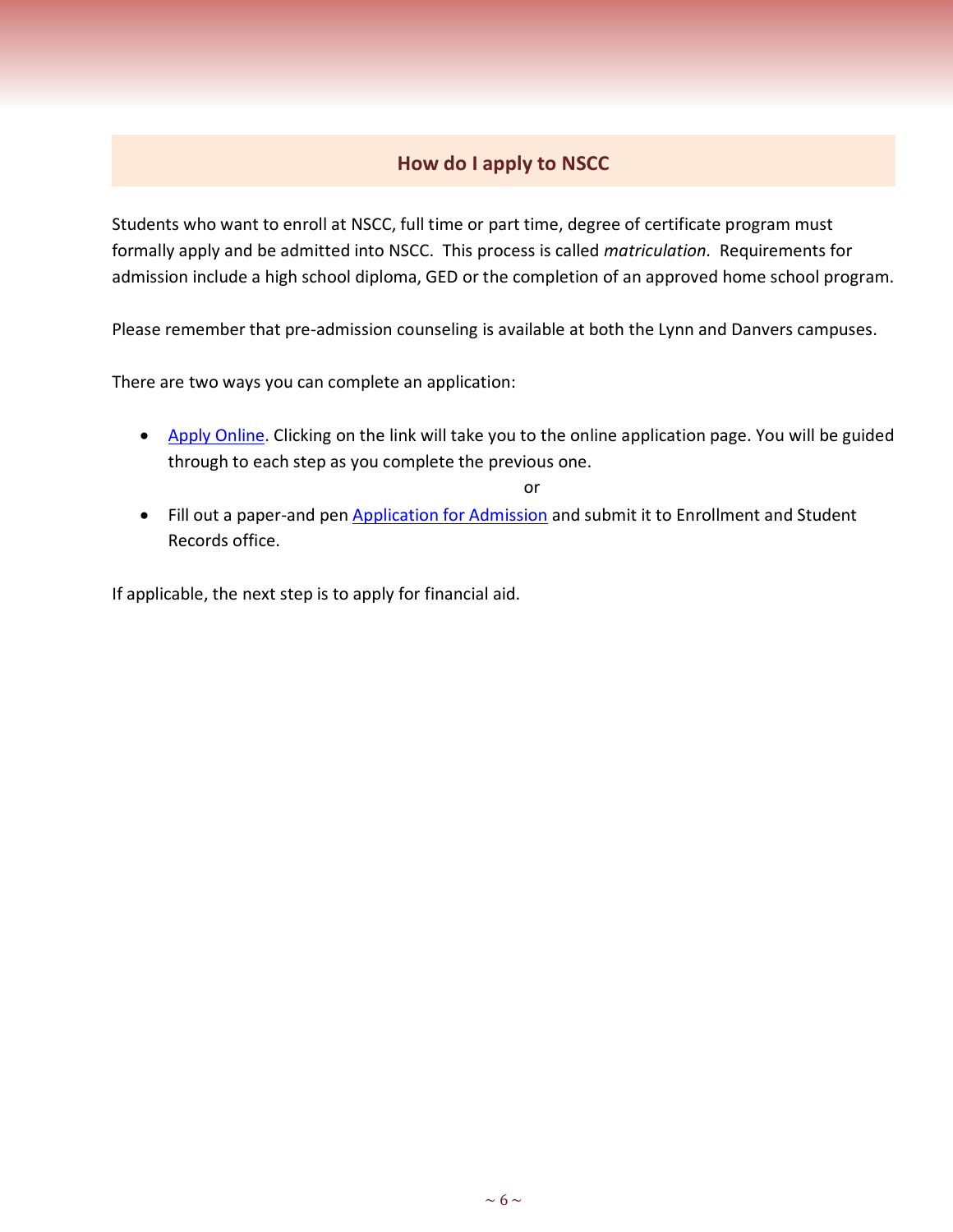# **Do I qualify for financial aid?**

<span id="page-6-0"></span>There are several types of Financial Aid available to students attending NSCC:

- **Grants** are awarded to students who demonstrate the most financial need and satisfy all general requirements for federal financial aid (most grant programs are available to both full time and part time students)
	- $\triangleright$  There are two general types of grants: federal and state
	- $\triangleright$  Grants do not need to be paid back
- **Loans** must be repaid after you leave school or drop below 6 credits. There are several types of loans for which you may qualify:
	- $\triangleright$  Federal student loans require students to be enrolled in at least six credits in an eligible program of study (degree or certificate)
	- $\triangleright$  PLUS loans for parents are available for parents of dependent undergraduate students enrolled in at least six credits
	- $\triangleright$  Private loans may be an option for students enrolled in non-credit courses, continuing education or who are taking less than 6 credit
- **Scholarships** are awarded through corporations, foundations and other organizations to students based on grades, community involvement, extracurricular activities, athletics, arts or other distinctions
	- $\triangleright$  Please click [Scholarship Programs and Searches](http://www.northshore.edu/scholarships/) link for more information on scholarships at NSCC
- The **Federal Work-Study** program offers jobs for students with financial need, allowing them to earn money to help pay their educational expenses
	- $\triangleright$  Encourages community service work and work related to your field of study
	- $\triangleright$  Jobs are offered both on campus and off

You will also need to complete a **F**ree **A**pplication for **F**ederal **S**tudent **A**id (FAFSA). This can be done online at: [FAFSA](https://studentaid.gov/h/apply-for-aid/fafsa)

Once you have completed the application for financial aid, you will need to take the Computerized Placement Test(s) of CPT's.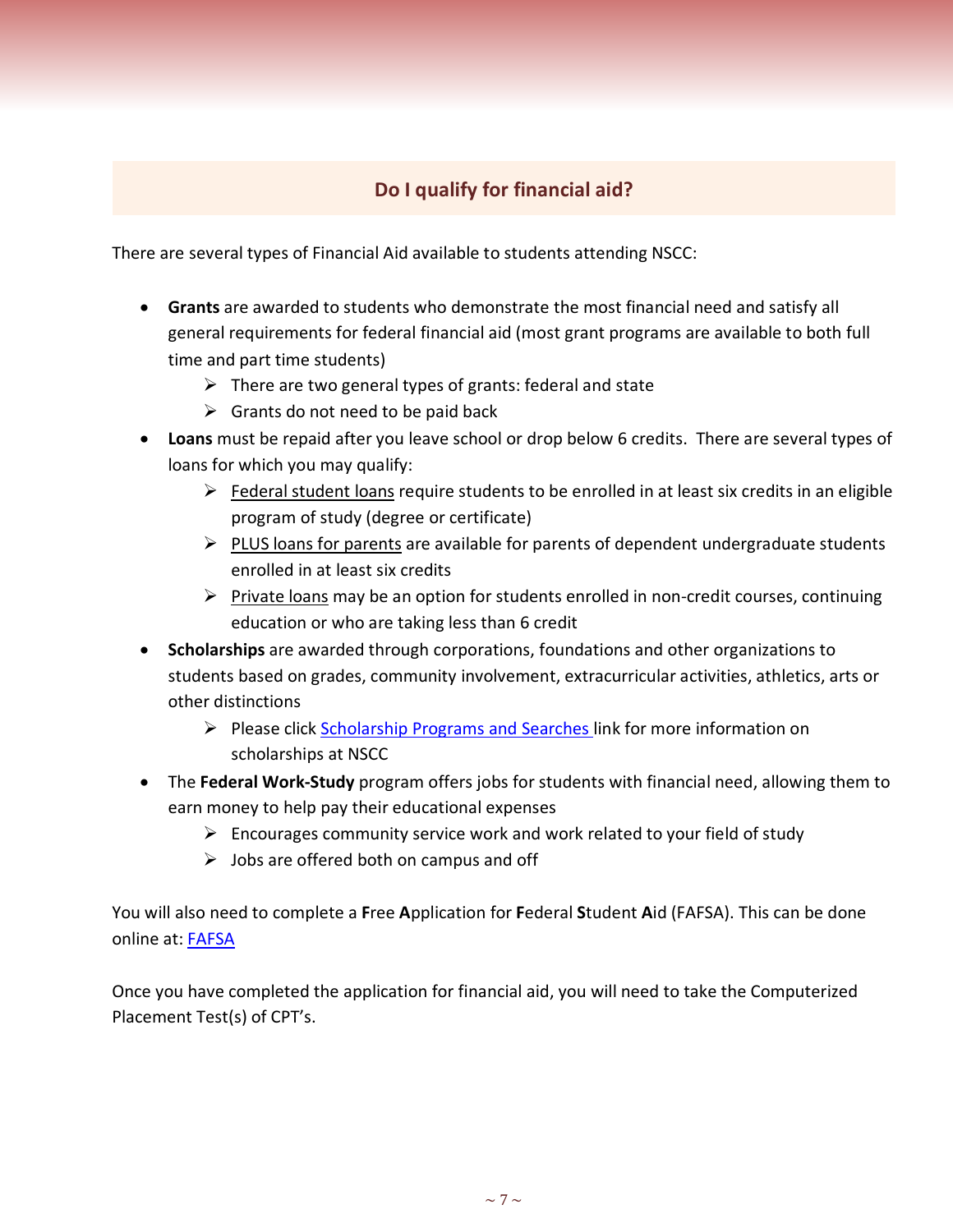# **What is a Placement Test?**

<span id="page-7-0"></span>These tests are administered to determine your skill level so you are enrolled in classes that will strengthen your knowledge. Don't worry; this isn't a Pass/Fail test.

No appointment is necessary to take the test, but we do strongly encourage that you look over the review packets available as a refresher. We also recommend that you take the Communications portion one day and the Math portion on another day. CPT's are administered in the Center for Alternative Studies (CAS) Testing Center located in room DB213 in Danvers and room LS215 in Lynn.

For more information regarding the CPT's and to access review packets, please click here: [Computerized Placement Testing \(CPT's\)](https://www.northshore.edu/cas/testing/)

Now it's time to register for classes!

New students are required to attend a New Student Orientation. By attending an Orientation, you will be able to:

- Meet an NSCC advisor to talk about your program, your goals and to select your courses
- Be introduced to the all the support services available at NSCC
- Learn about the different clubs and organizations on campus
- Learn about MyNorthshore your student communication hub!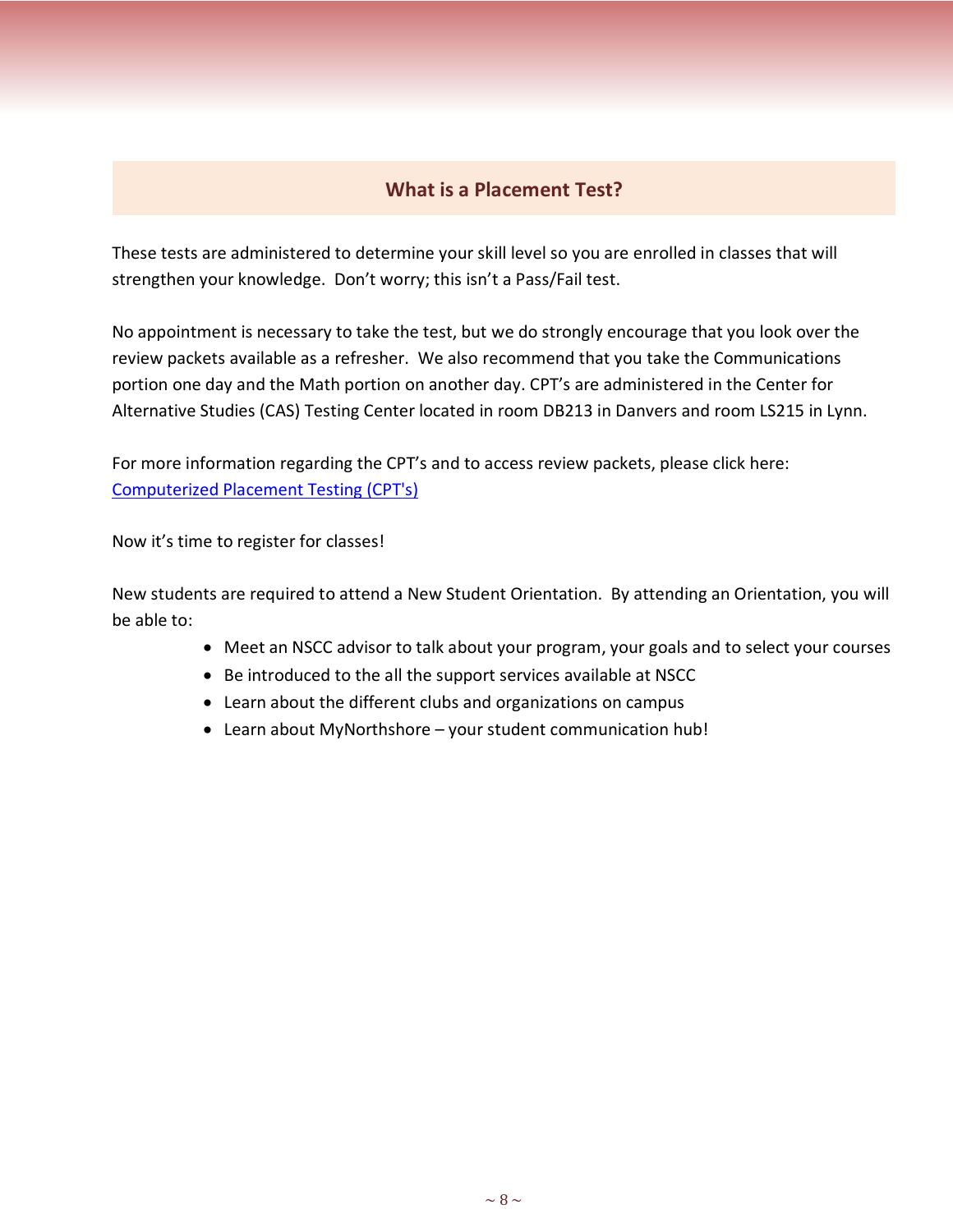### **I've never had an academic advisor before…**

<span id="page-8-0"></span>Advisement is provided by the Student Support and Advising Center as well NSCC Faculty advisors. For your first year, you may meet with an academic advisor who is not a staff member in your program. It is always best to check in with a staff member from your program, however, so that you can ensure you are taking the appropriate courses for your degree.

Your academic advisor will meet with you regularly to select courses for each semester and ensure that those courses align with your program requirements and future goals. If you have any questions about your program, your advisor is definitely the person to see!

For more information, please go to: **Student Support and Advising Center.**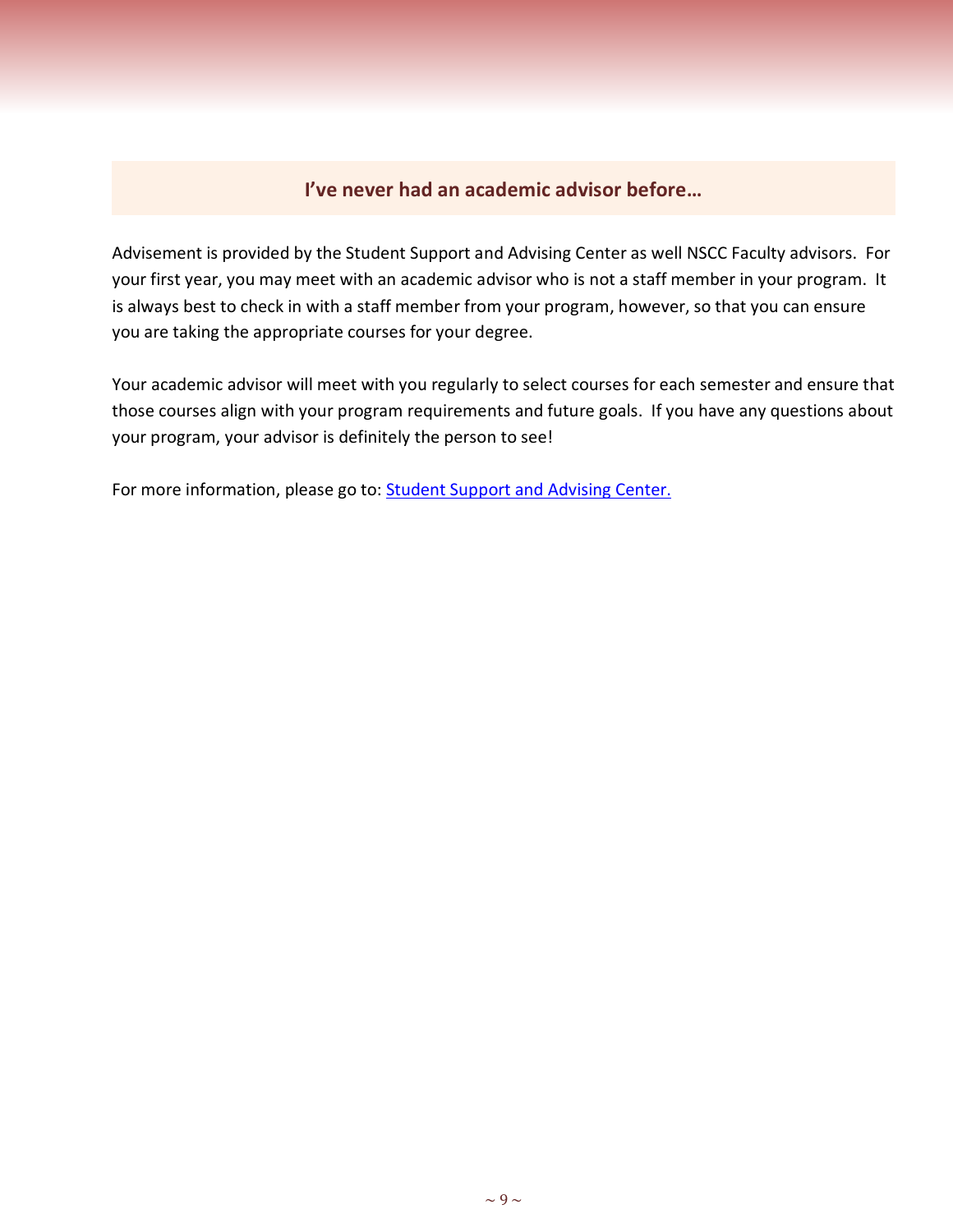# **The Path to Accessibility Services**

<span id="page-9-0"></span>

| <b>Step 1:</b> Choose a program of your interest from a list of Programs by Area of Study.                                                      |
|-------------------------------------------------------------------------------------------------------------------------------------------------|
| <b>Step 2:</b> Apply to your program<br>Follow the instructions to apply online<br>$\bullet$                                                    |
| <b>Step 3: Apply for Financial Aid</b><br>• Student Financial Services                                                                          |
| Step 4: Take your placement tests<br><b>Computerized Placement Tests, or CPT's</b>                                                              |
| <b>Step 5: Register for courses</b><br><b>Register for a New Student Orientation</b><br>$\bullet$<br>Meet with an academic advisor<br>$\bullet$ |
| <b>Time to connect with Accessibility Services!</b>                                                                                             |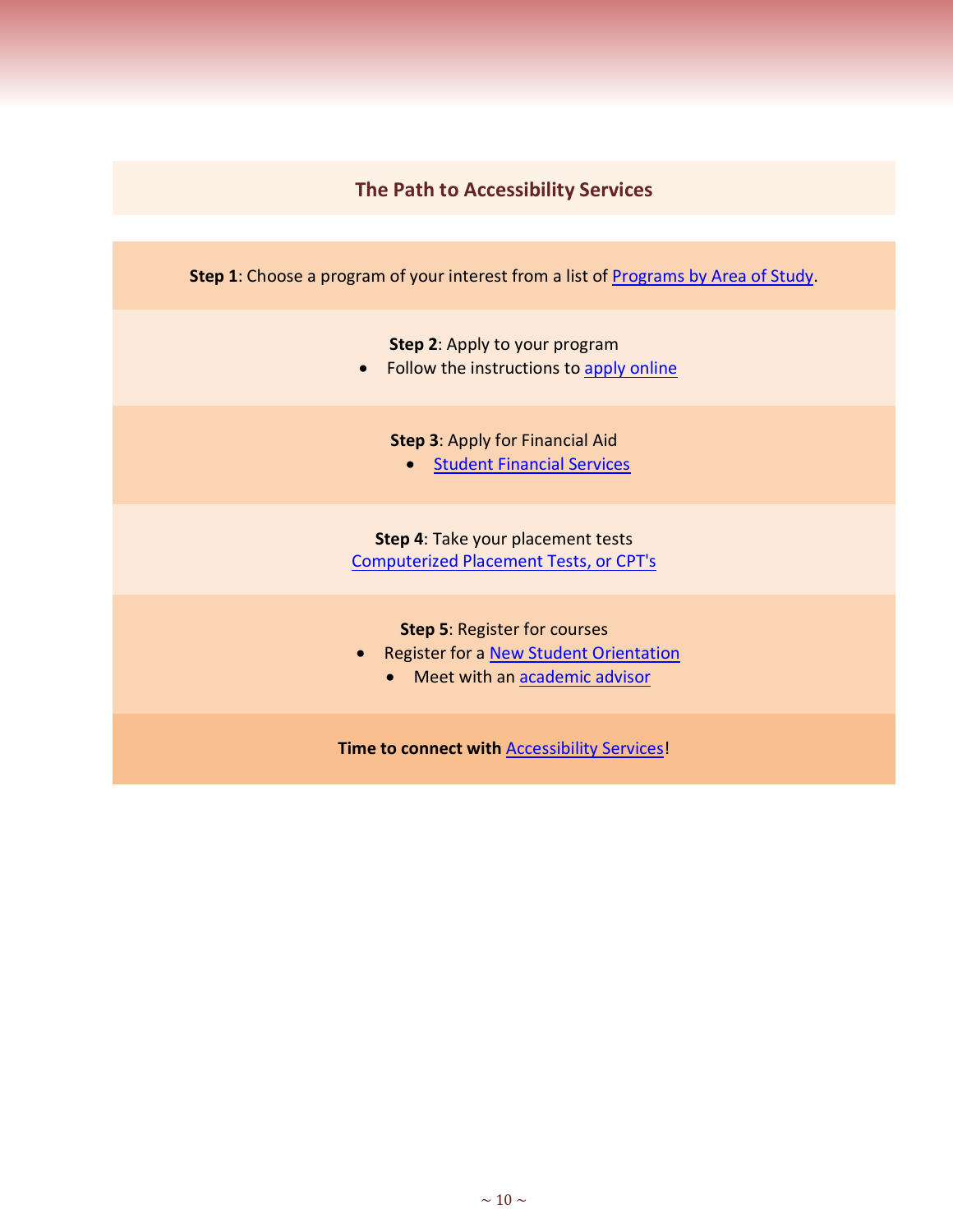# **NSCC ACCESSIBILITY SERVICES**

<span id="page-10-0"></span>Accessibility Services works one-on-one with students to review documentation and accommodation requests. We assist with the implementation of accommodations and provide guidance to students with disabilities. We also serve as a resource to faculty and staff.

# **What will happen to my IEP or 504 Plan?**

<span id="page-10-1"></span>Your IEP or 504 plan will not automatically carry over when you become a student at NSCC. Students at the college level are required by law to self-disclose a documented disability in order to request services. Students in higher education, attending colleges or universities, are covered by the Americans with Disabilities Act (ADA) – it is this law which requires us to provide accommodations based on documentation.

The accessibility services department will not be aware of services you may have received in high school, until you initiate the request for services at NSCC. This may sound a little intimidating, but we are here to support you through the process.

# **I never had an IEP or 504 plan in high school; do I still qualify?**

<span id="page-10-2"></span>If you have been diagnosed with and are able to provide documentation to support any of the following disability categories, you are eligible for services:

- ADD or ADHD
- Autism or PDD
- Blind or Low Vision
- Deaf or Hard of Hearing
- Learning Disability
- Medical or Physical Disability
- Psychological Disability
- Temporary Disability

You may be a student who has been diagnosed with more than one disability; we'll need documentation to support each diagnosis in order to provide accommodations.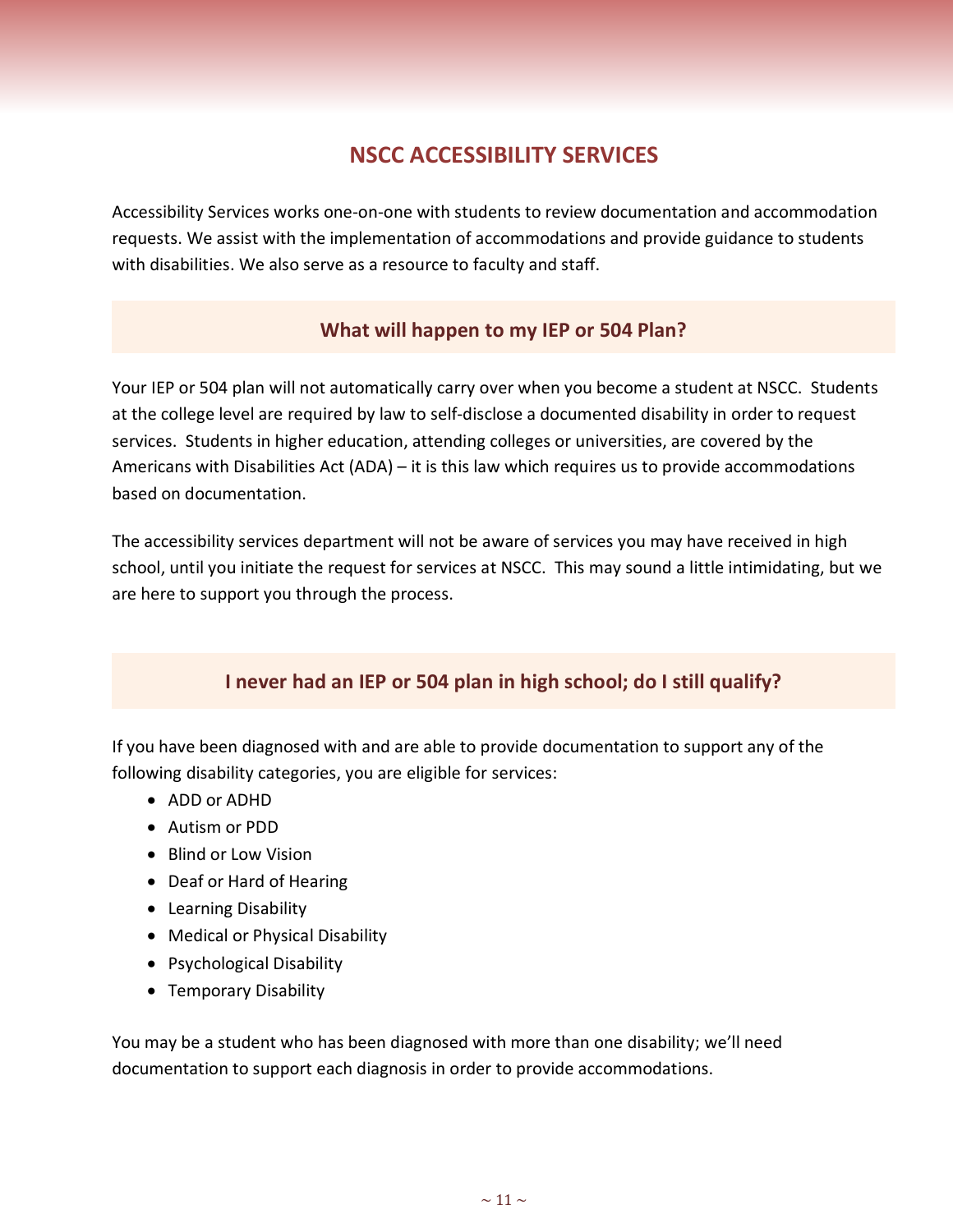### **What does disclosure mean?**

<span id="page-11-0"></span>Two sections back, we mentioned that students at the college level are required to "self disclose" a disability to our department in order to qualify for services. This means that you will need to fill out a "Self Identification Form and Request for Services Form" (we'll let you know where to find this form very shortly).

This form is used to let us know that you have been diagnosed with what would be considered a disability under the ADA and that you would like to request academic accommodations and support through the Office of Accessibility Services.

### **I'm nervous everyone will find out…**

<span id="page-11-1"></span>This can be a very common concern for students coming into NSCC from high school. The information you provide to us in order to access services is considered confidential and cannot be shared with anyone, by us, without your permission. Even your parents.

Please know that your privacy is important to us.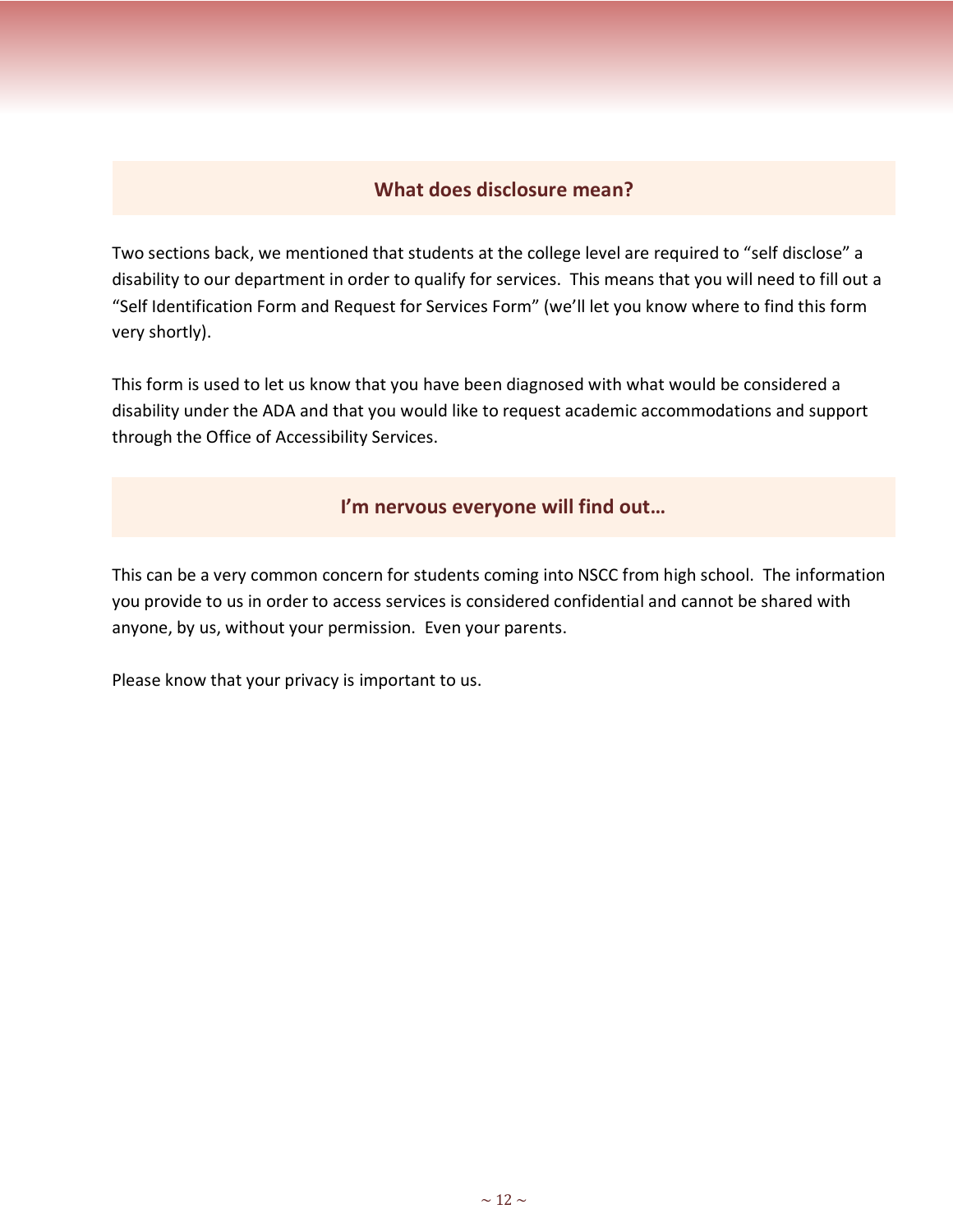# <span id="page-12-0"></span>**I'm ready to connect with Accessibility Services, what do I do next?**

The NSCC Accessibility Services website is jam packed with great information about the department. You can even see pictures of the staff!

It's really important that you are registered for classes in order to begin this process. We will not be able to review your documentation or meet with you until you are registered.

You'll notice when you click on to [Accessibility Services](http://www.northshore.edu/accessibility) web site, a section called *"How to Request Services".* Please click that link and select the appropriate packet and print it out. The first page is a reference for you to find out what the steps in the process are. The second page is the *"Self Identification and Request for Services Form"* (this is the form we talked about a few sections ago). The third form is a *"Disability Verification Form"* related to your diagnosis.

If you are a student who has been diagnosed with a learning disability you will turn in the selfidentification form as well as the verification form, along with copies of your most recent neuropsychological or educational testing. The testing must include aptitude scores (this is a measure of performance across a range of skills) and achievement scores (a measure of your academic performance in specific categories). The scores from these assessments will guide us in our conversations with you about what academic accommodations you will be eligible for. We cannot process your packet without these copies. You may attach your IEP or 504 plan to the packet, but this is not required.

If you are a student who is deaf or hard of hearing, please attach a recent audiological report to the self-identification form and the verification form.

A licensed professional will complete the verification form in the packet. This might be your family doctor, a psychiatrist, a licensed social or mental health worker. The person who is overseeing your medication or treatment is the right person to complete this form. Please remember to print and sign your name as well as write the date in the blue rectangle on the form – this is giving your permission for your confidential information to be released to us.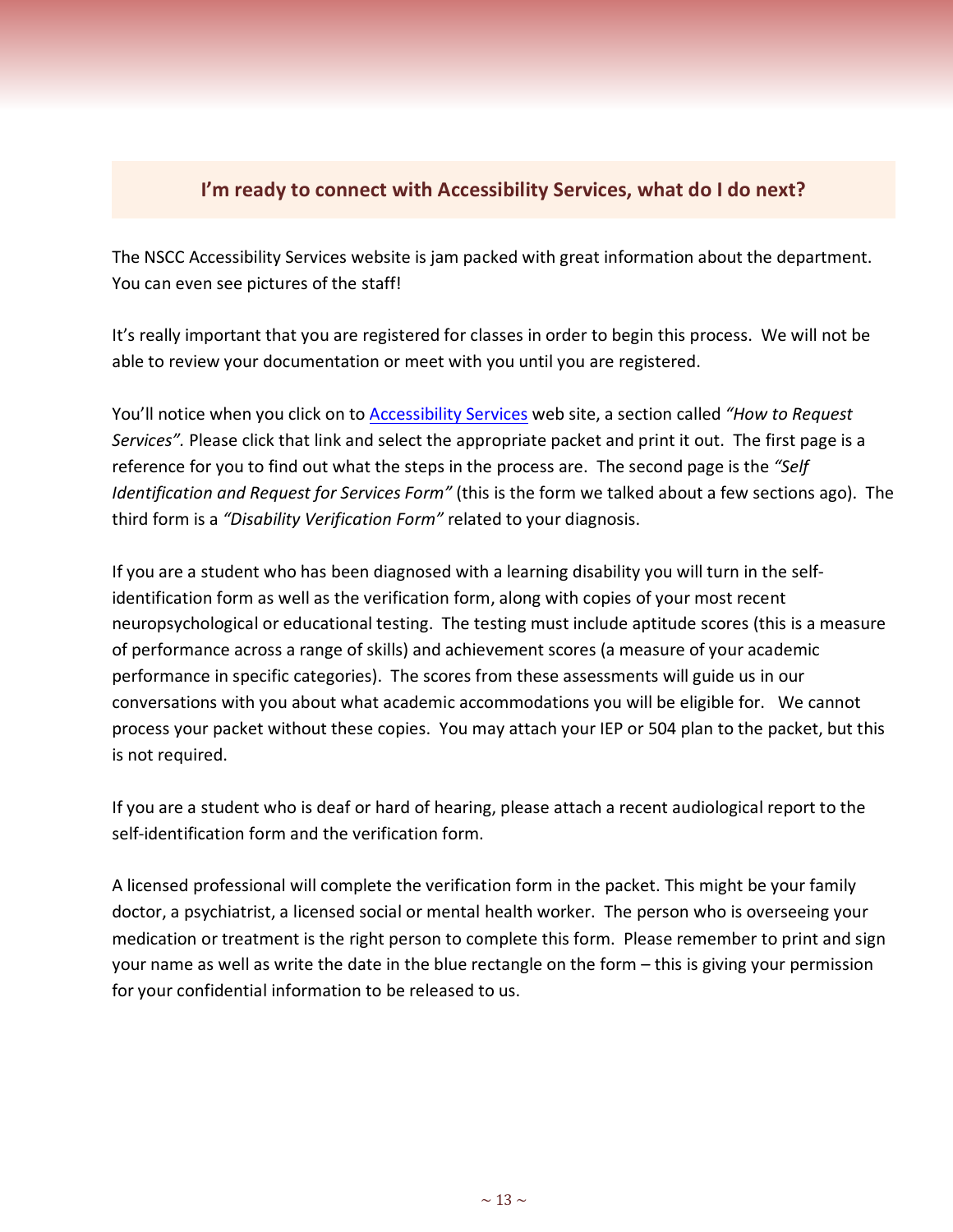### **What are these accommodations I've heard about?**

<span id="page-13-0"></span>Accommodations are academic adjustments designed to provide students with disabilities equal access and equal opportunity to participate in programs, courses, services, and activities. Accommodations allow students to be evaluated based on their true abilities.

NSCC offers academic adjustments designed to "level the playing field" for students with disabilities in a mainstream model. All students must learn the same material and are graded according to the same standards. Likewise, all students, including students with disabilities, must comply with the behavioral standards set forth in the College Catalog.

Colleges are not required to provide modifications to a course or program, to conduct testing of learning disabilities, to provide personal attendants or tutors, or to prepare or adhere to IEPs (Individual Education Plans).

Requests for accommodations are evaluated based on documentation supplied by students and in accordance with the Americans with Disabilities Act.

Accommodations may include, but are not limited to:

- Extended time for testing
- Audio taping of classes
- Use of assistive technology
- Alternative format for text books
- Preferential seating
- Permission to leave class due to a medical condition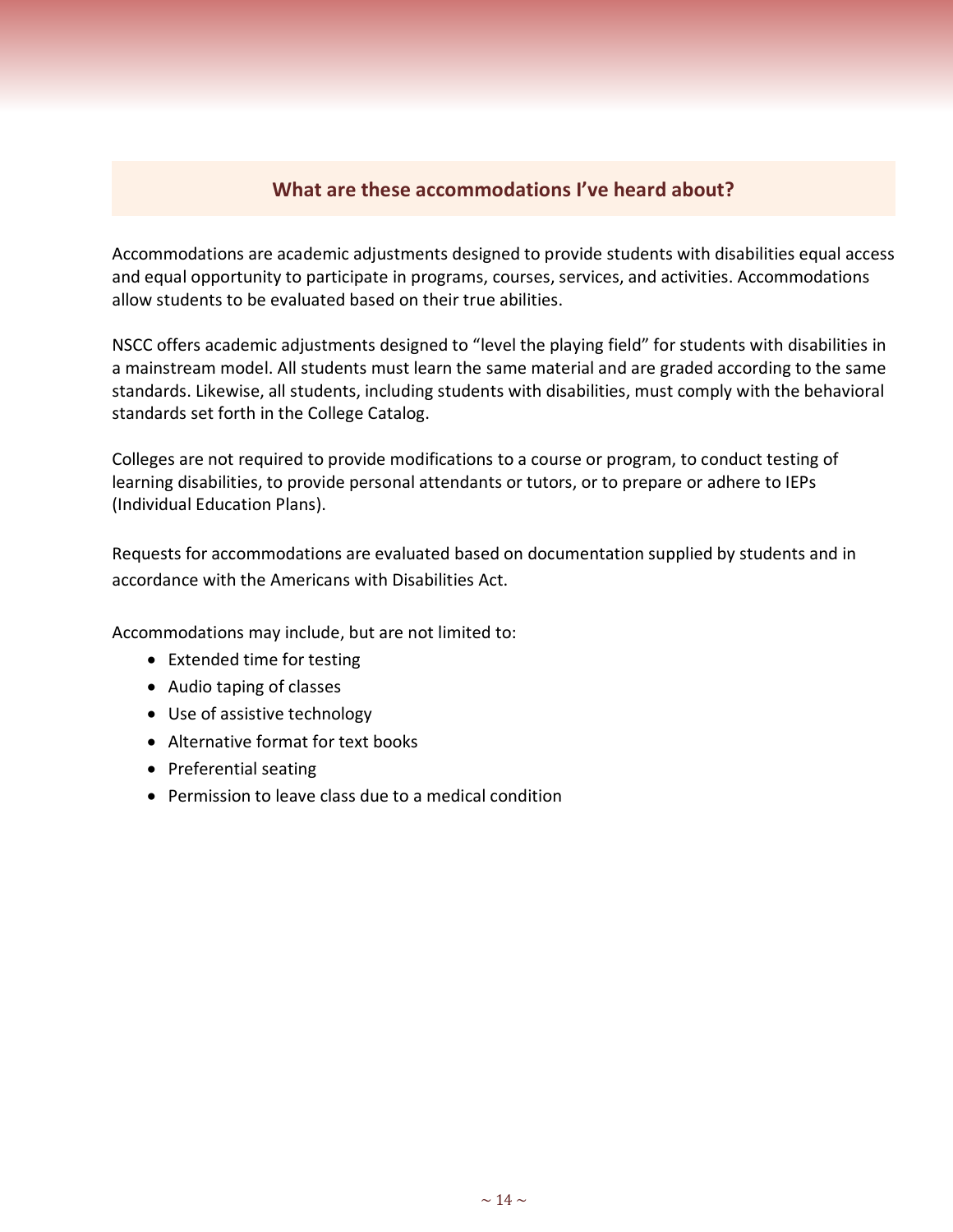### **What is assistive technology?**

<span id="page-14-0"></span>Assistive technology is technology used by individuals with disabilities in order to perform functions that might otherwise be difficult or impossible. This can include computer hardware or software, computer keyboards and mice, screen magnifiers, etc. For example, an individual with blindness or low vision might use the computer program, Jaws, a text to speech program which will allow them to listen to print materials for their course.

Please click the following link or visit the NSCC Accessibility Services webpage to access our Student [Guide to Accessibility Services.](https://www.northshore.edu/accessibility/files/student_guide.pdf) This guide will provide more in depth information regarding the process for requesting accommodations at NSCC, the eligibility requirements for specific accommodations and the rights and responsibilities of NSCC students, Accessibility Services department and staff.

As always, please contact us if you have any questions!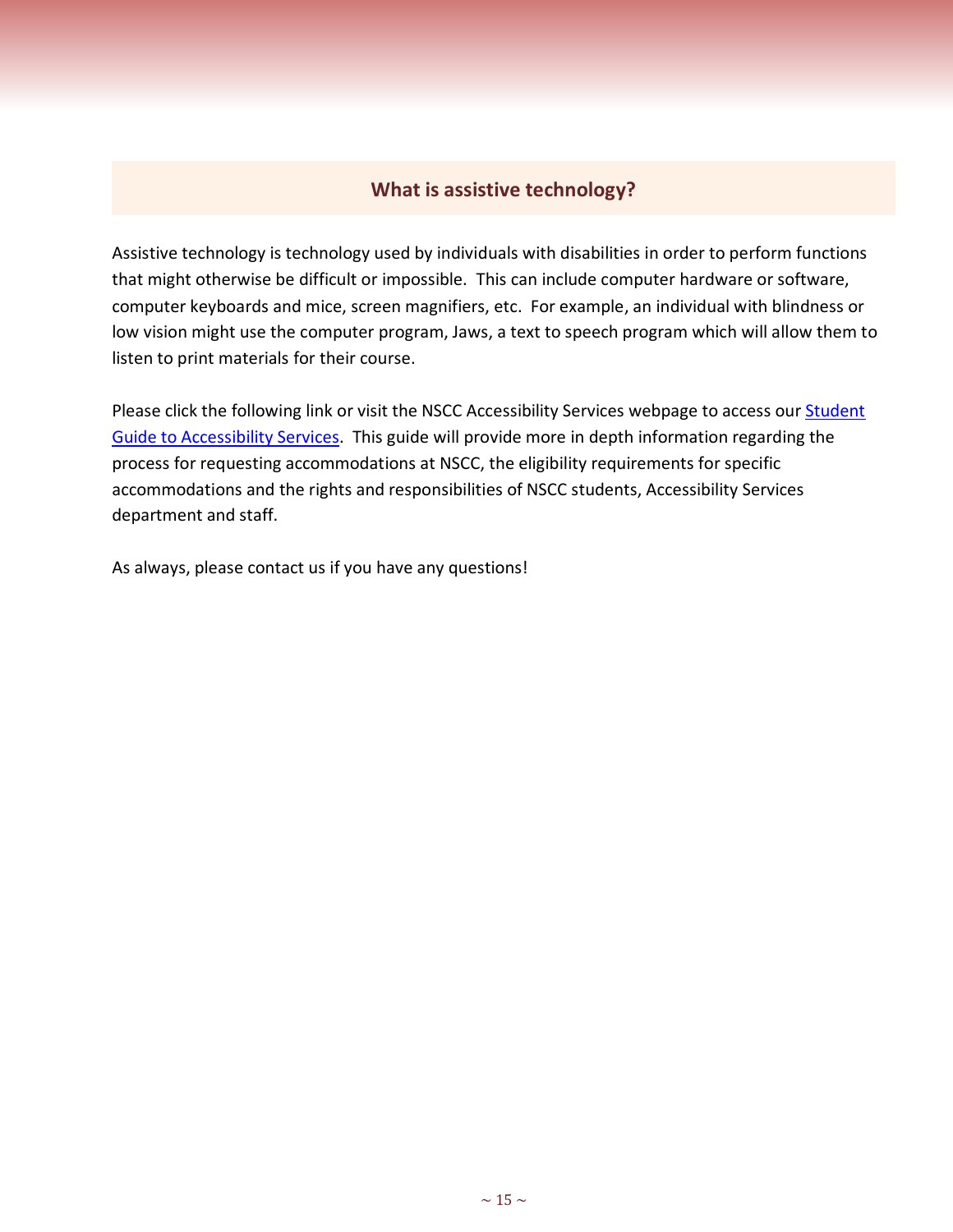# **Delta Alpha Pi Honor Society**

<span id="page-15-0"></span>In May 2011, North Shore Community College started the Beta Kappa Chapter of the [Delta Alpha Pi](http://www.northshore.edu/accessibility/dapi/)  [International Honor Society \(DAPi\).](http://www.northshore.edu/accessibility/dapi/) The initials DAPi stand for Disability, Achievement, and Pride. The honor society has more than sixty chapter comprised of students in undergraduate and graduate programs at colleges and universities.

Eligible students are invited to join DAPi at the start of the fall and spring semesters. Students must meet the following criteria:

- Completion of at least 24 college-level credits
- A cumulative GPA of 3.1 or higher
- Documentation of a disability through Accessibility Services
- An interest in leadership

Membership is free and students who are members of DAPi will:

- Be invited to the Recognition Ceremony, held each year in May
- Receive a blue and gold cord to wear at graduation
- Have opportunities to participate in leadership activities (these have included, organizing and running awareness activities on campus, tutoring elementary school students, and attending student and parent orientations to share experiences).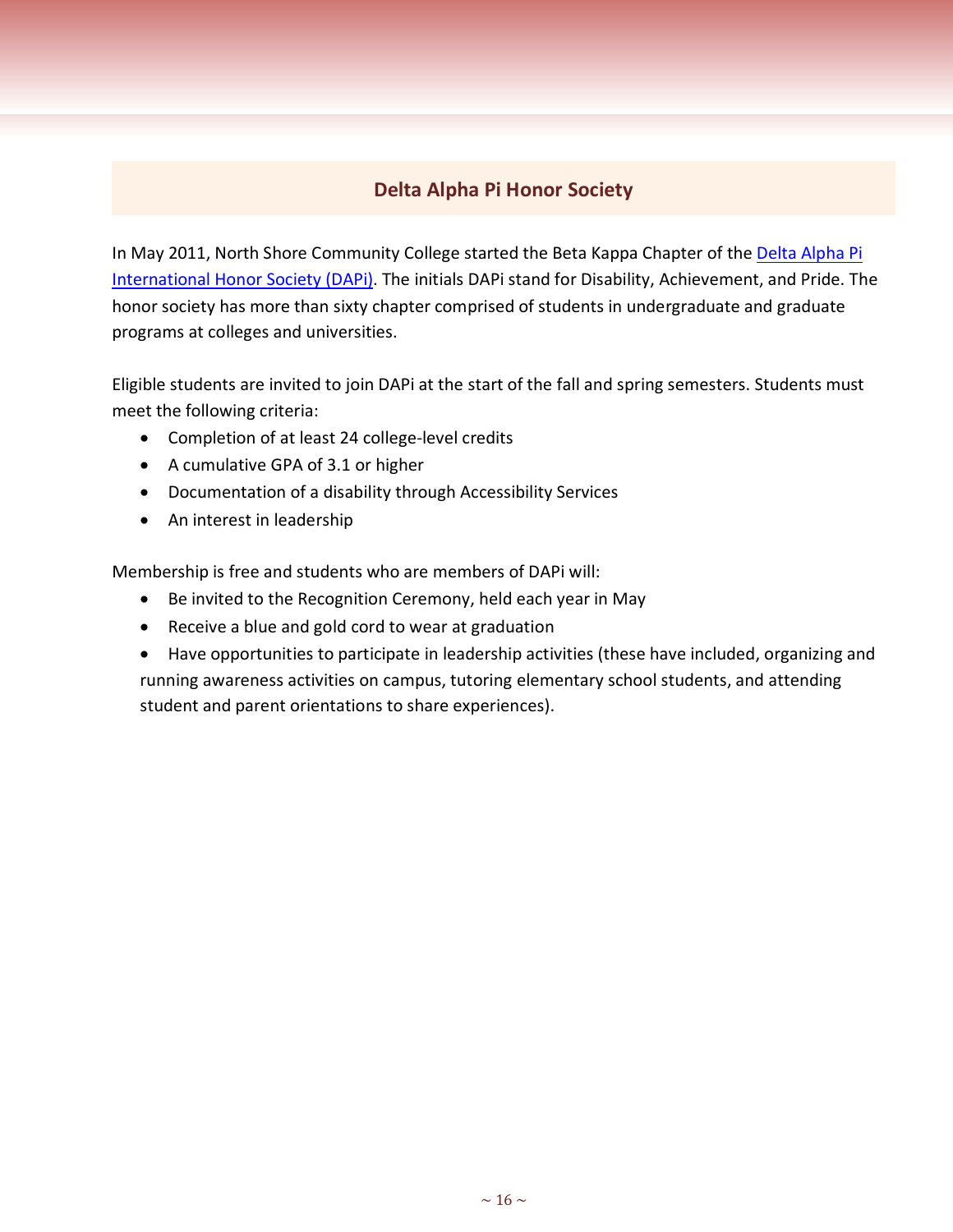# **DIFFERENCES BETWEEN HIGH SCHOOL AND COLLEGE**

<span id="page-16-0"></span>So, we've already talked a little about the differences between high school and college in regard to Accessibility Services but what about in general. How will the classes be different? Will I have more homework? How will I know when my papers or assignments are due? Well, if you've been asking yourself these questions, this next section is for you!

On our website, you'll find a document entitled [High School versus](http://www.northshore.edu/accessibility/request-services.html) College. Here you will see listed some of the differences that you will find between your experience at your high school and your experience at NSCC.

**High School College Your time is structured by others** You manage your own time **Each day you proceed from one class directly to another, spending 6 hours each day – 30 hours a week – in class** You often have hours between classes; class times vary throughout the day and evening and you may spend only 6 to 12 hours each week in class **The school year is 36 weeks long; some classes extend over both semesters and some don't** The academic year is divided into two separate 15 week semesters, plus a week after each semester for exams **Teachers are often available for conversation before, during, or after class** While instructors are available via phone or email, they will expect you to meet with them during their office hours **Testing is frequent and covers small amounts of material** Testing may be infrequent and may be cumulative, covering large amount of material. You may only have 2 or 3 tests during one semester for a particular course **Grades are given for most assigned work** Grades may not be provided for all assigned work **Teachers present material to help you understand the material in the textbook** Instructors may not follow the textbook. Instead, they may add to the text through the use of background information, research or illustrations. They may also expect Instructors may not follow the textbook. Instead, they may add to the text through the use of background information, research or illustrations. They may also expect you to relate the classes to the textbook readings.

Some additional differences you may find include: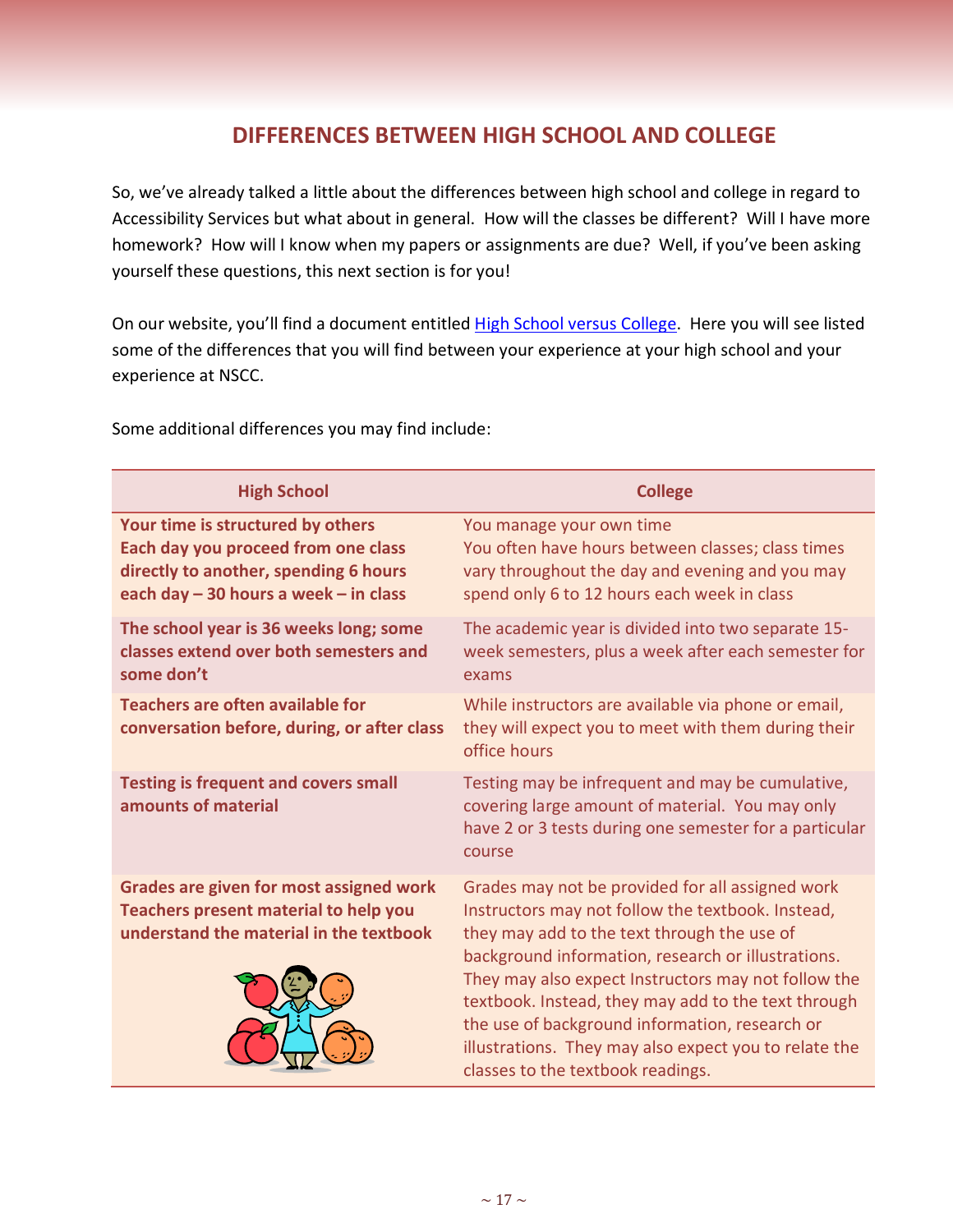# **What do I do with this syllabus?**

<span id="page-17-0"></span>During your first day of class, you'll be given a syllabus by each of your instructors. A syllabus is an outline and summary of topics which will be covered in your course. Dates for exams as well as due dates for assignments and projects are typically listed on each syllabus – this really comes in handy when you're working on your schedule and time management!

Other important information your syllabus will contain:

- Contact information for your instructor, usually phone and/or email
- Your instructor's office hours
- The attendance policy for the course (remember, even if you have registered with Accessibility Services, you'll still have to follow this)
- Your instructor's grading information

<span id="page-17-1"></span>Please keep your syllabus in a safe place – this really is like a road map and it will help you to navigate through your course!

# **1 to 2 hours for every hour in class? Wow!**

When you attend NSCC, the amount of credits you carry each semester is known as a course load. A full-time course load is considered 12 credits. Often, a student will indicate to their advisor that they would like to enroll full time but it is important for you to consider other obligations that might affect your success when taking 12 credits. For example, will you be working while attending classes? Do you have family obligations? Are there any transportation issues that may impact your ability to attend classes' full time?

A great rule of thumb to use when working on your schedule for an upcoming semester is that for every credit hour you are enrolled in, you can expect to spend approximately 1 to 2 hours outside of class reading, doing research, studying, etc. So let's say you are enrolled for 12 credits in the upcoming semester:

12 credits (4 courses) = 12 hours in class per week & 12-24 hours study/prep time per week, outside of class.

If you are working part time, maybe 16 hours, this means that with class and work combined, 40 – 52 hours of your week are accounted for before even factoring in sleep and down time. Enrolling in a full course load really is like a full time job!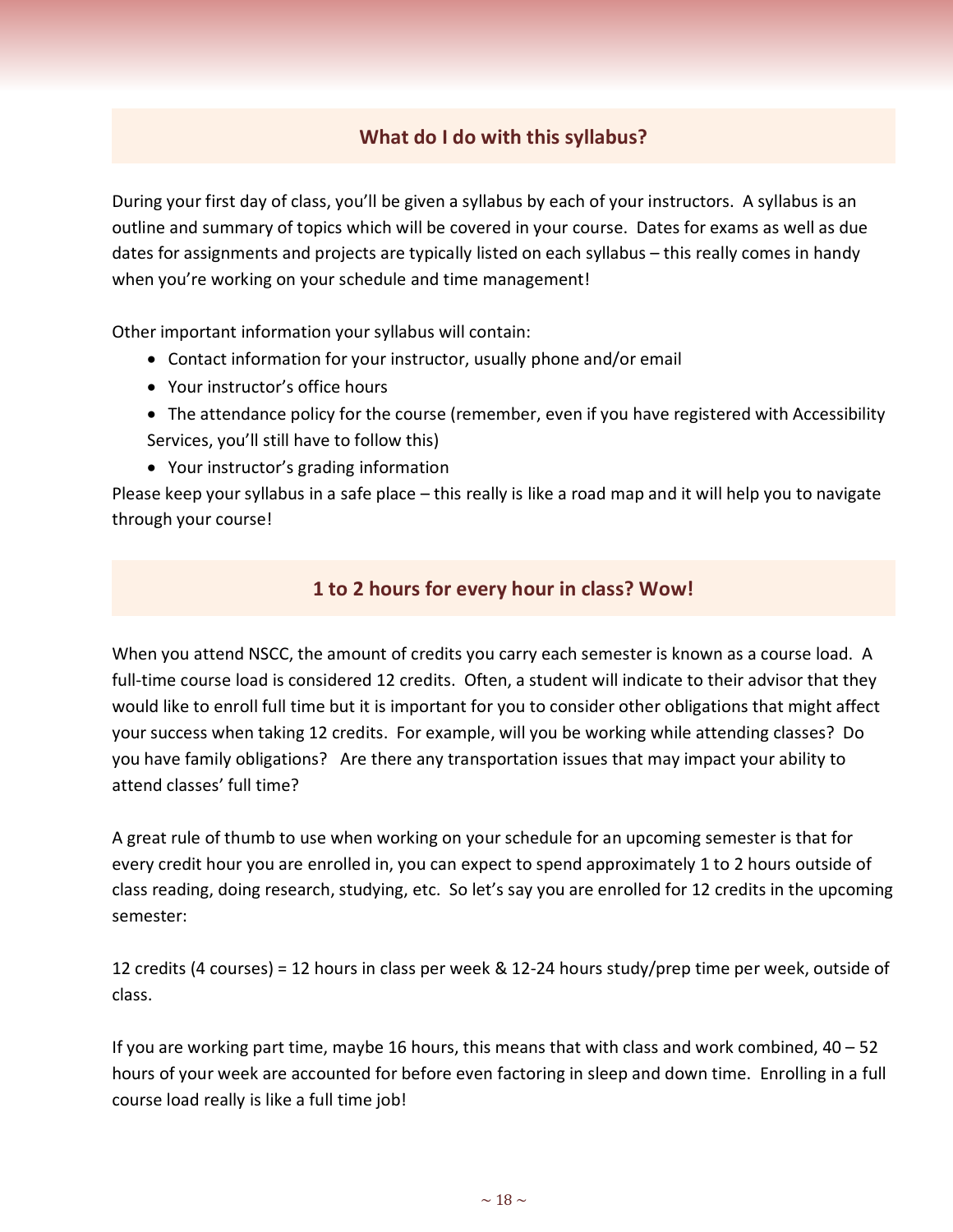# **We pick classes for September in April? Yes, it's true!**

<span id="page-18-0"></span>When you attend your first Orientation at NSCC, following completion of your placement test, you will meet with an academic advisor. This advisor will help you register for your first semester of classes, based on your program of study and your placement test scores. For each subsequent semester, we strongly recommend you meet with your assigned advisor (you'll receive info about who that is when it gets closer to the start of the advisement period) or with an advisor in Student Support. Your advisor will ensure that you are enrolling for courses which you have met the pre-requisite for (a course you must successfully complete before moving on to the next course) and a course which meets the requirements for your program.

Advisement for the fall semester, which runs from September to December, usually takes place in April; advisement for the spring semester, which runs from January to May, usually takes place in November.

### **Help! I'm having trouble with this Math section…**

<span id="page-18-1"></span>If you find that you're struggling in any subject, we highly recommend that you meet with one of the professional or peer tutors available at the Tutoring Centers on both the Danvers and Lynn campuses. Even if you aren't struggling but would just like to do better in any of your subjects, stop by during the Centers' open hours. Subjects tutored include but are not limited to Math, Science, Business and Writing. Tutoring is free to students registered for at least one class.

For more information on Tutoring services at NSCC, please visit our [Tutoring Center](https://www.northshore.edu/support/tutoring/) web page.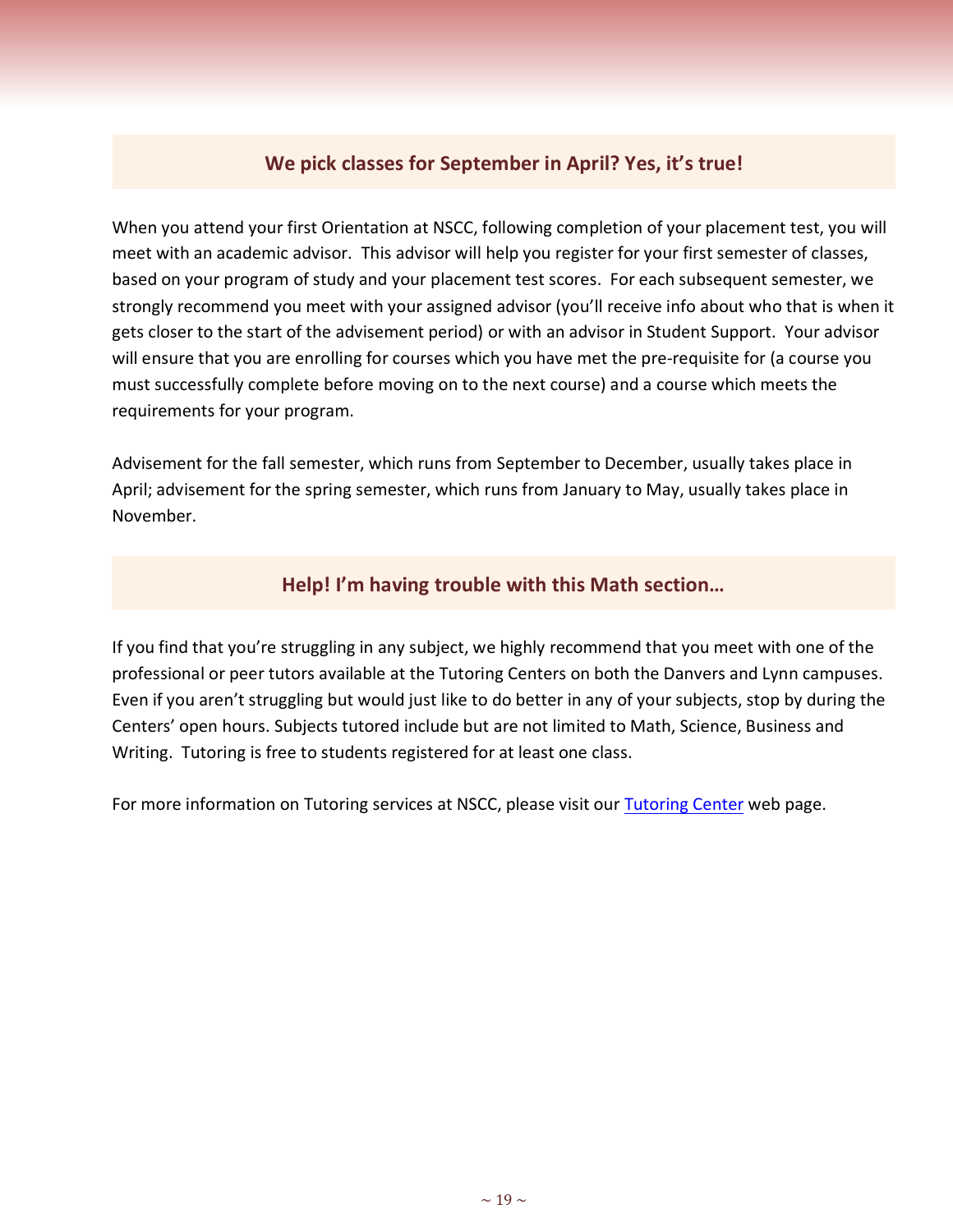# **SKILLS FOR SUCCESS**

<span id="page-19-0"></span>So you're now officially a student at North Shore Community College and you've gone through the process of requesting and being approved for accommodations through Accessibility Services. Congratulations!

<span id="page-19-1"></span>There are still some things that that you can do to help ensure you're successful and enjoy your time at NSCC.

# **What Kind of Learner Am I?**

Each individual has a learning style which they prefer and which may aid them in being more successful. For example, someone may prefer to listen to a lecture by an instructor rather than reading textbook material. Someone else might be more successful in courses where they are able to participate with hands on learning activities.

It is important to recognize which is your learning style. By doing so, you may be able to incorporate different tips and techniques that can help you to achieve greater success in your classes.

Here are some different learning types and a tip you might find helpful:

- Visual you prefer using images, pictures and graphs to organize information and communicate with others [use diagrams and charts when learning material]
- Auditory you like to work with sound and music [use sound, rhyme and music in your learning]
- Verbal you find it easy to express yourself, both in writing and verbally [find ways to incorporate more speaking and writing into your studies]
- Kinesthetic you use your body and sense of touch to learn about the world around you [use physical objects as much as possible, such as flashcards].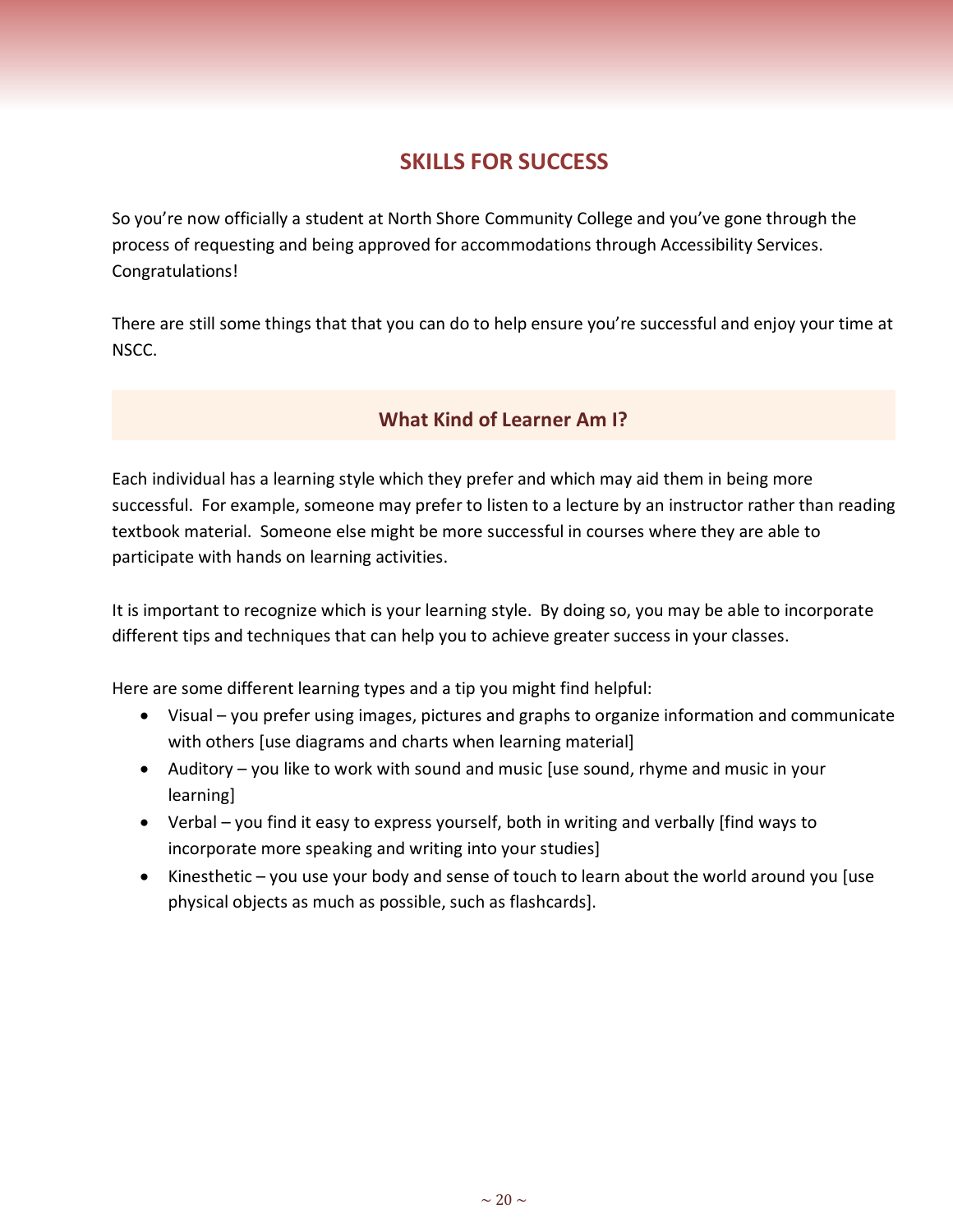# **How Can I Be My Own Best Advocate?**

<span id="page-20-0"></span>Self-Advocacy is learning how to speak up for yourself, making your own decisions about your own life, learning how to get information so that you can understand things that are of interest to you, finding out who will support you in your journey, knowing your rights and responsibilities, problem solving, listening and learning, reaching out to others when you need help and friendship, and learning about self-determination.

Knowledge is the key to self-advocacy. Like anything else, the more you know, the better you understand, and the easier it is to explain.

The three most important parts to becoming a self-advocate are:

- Know yourself
- Know your needs
- Know how to get what you need

In high school, you may have told that you were diagnosed with a certain kind of learning disability, or you might have received services such as extended time for testing – but you may be unsure what that meant. A big part of knowing yourself is to learn about the way you learn. If, for example, you have been diagnosed with dyslexia, learning about what that means for you in class, in your day to day life, will allow you to learn what you need. If you have been diagnosed with anxiety, what does it feel like, for you, when you are getting anxious? In addition, what are your strengths? Are you a great writer? Do you love doing Math? Can you play a musical instrument or sing? All of this information will give you the knowledge you need to move on to the second part of becoming a self-advocate: knowing your needs.

If you are a student dealing with anxiety, would it decrease your anxiety if you were able to take a break during class? If you struggle when reading, does it help for you to hear material and passages rather than only reading them off a page? When you study, do you retain information better if your environment is completely quiet or when there is a little bit of noise? Knowing your strengths and weaknesses, how to use one to offset the other, will give you the insight you need to know *what* you need.

Once you have determined what your needs are, where do you go to ensure that they are met. For students with disabilities, the best place to start is Accessibility Services. Not only will we meet with you to ensure that you are being provided with appropriate, reasonable accommodations but we can also assist you in knowing where to go with any other the other questions you might have. Do you know where the tutoring lab is located or the Student Support Center? What if you have a financial aid question? Knowing where to go when you have a question or concern, and taking the steps necessary to ask for what you need, indicates that you are a strong self-advocate.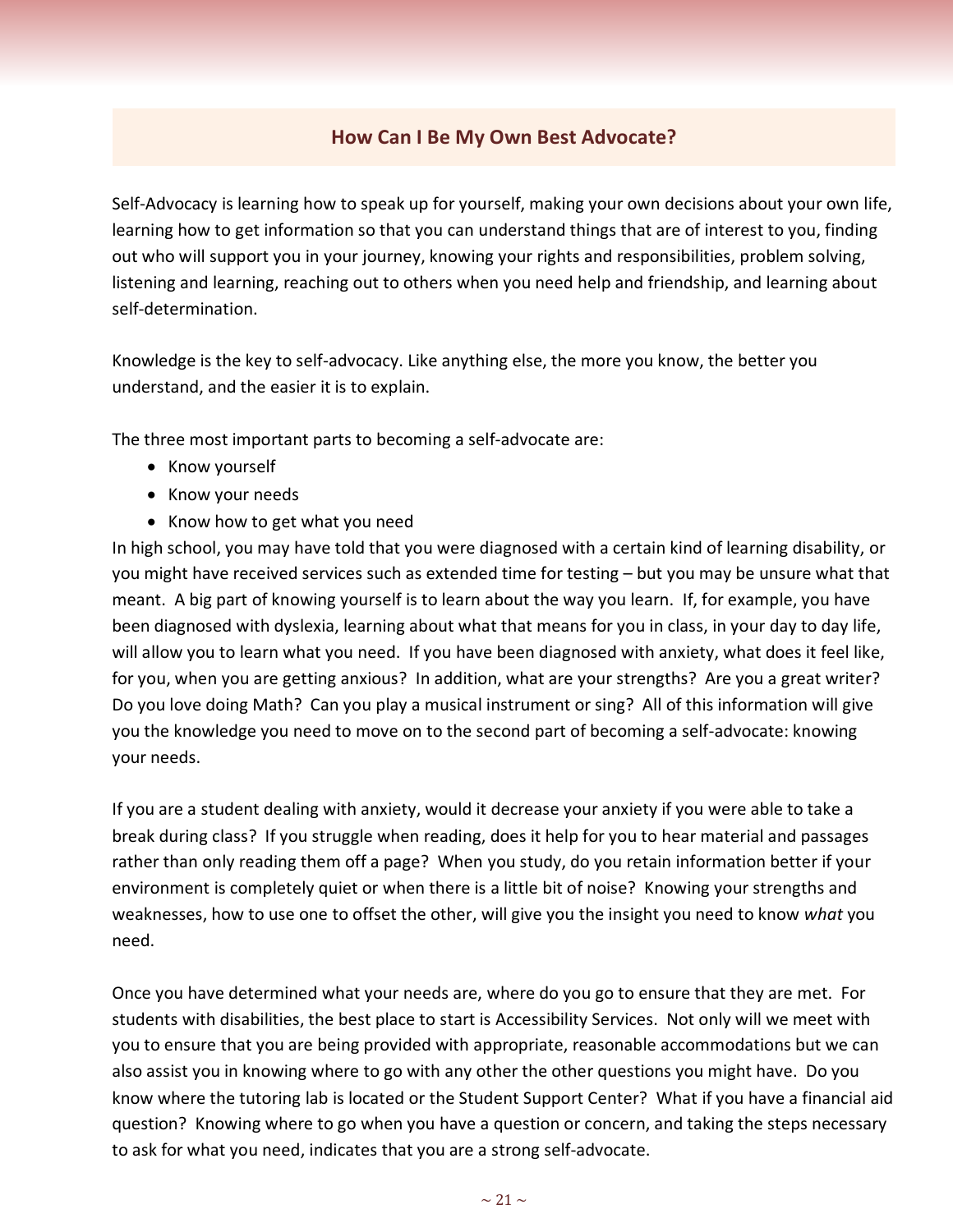# **When can I fit in fun?**

<span id="page-21-0"></span>We've talked a lot about the ways in which your schedule might change, how the amount of work you will know will be expected to do will strongly impact the way you schedule your week. But you might be asking yourself – where in all of this can I fit in seeing my friends or going to the movies, just hanging out?

The key here is balance. You should always consider your classes and time at NSCC to be your priority but you can still make time to do all the fun things you enjoy! This is where time management becomes very important, and a skill that will be with you, not only at NSCC but also as you move forward into your career and life after NSCC.

Here are some strategies that will help you develop a schedule that works for you:

- Prioritize write down all your tasks and sort them into three groups; the tasks in the first group should be done first and those that are less of a priority should be saved for last
- Time Management decide how much time a task, assignment, or project requires and be sure to include that as part of your schedule
- Relax plan time regularly to relax and have fun. This can be anywhere from minutes to an entire day depending on your schedule. Don't feel bad about taking some time for fun – you earned it!
- Self-care make sure that you are eating right, getting enough sleep, exercising, practicing stress management techniques (we'll get to those shortly). All of these things will help your brain to function better
- Flexibility allow extra time for unforeseen circumstances that are bound to come up (these are those curveballs we so often hear about life throwing)
- Floating tasks these can be done anywhere and at any time. Carry a book with you that you need to read or some flash cards that you need to review. These especially come in handy when those unforeseen circumstances arise – you never know when the train will be running late!

If things still seem too overwhelming and like there just isn't enough time to get everything done, these strategies may work for you:

- Re-prioritize change the importance of the tasks you need to complete. Ask yourself if you're trying to do too much.
- Postpone for those lower level tasks, it can be okay to put them off for a bit?
- Delegate ask someone else to do something on your list.
- Do it differently ask yourself if there is another way to complete a task that might be giving you some difficulty.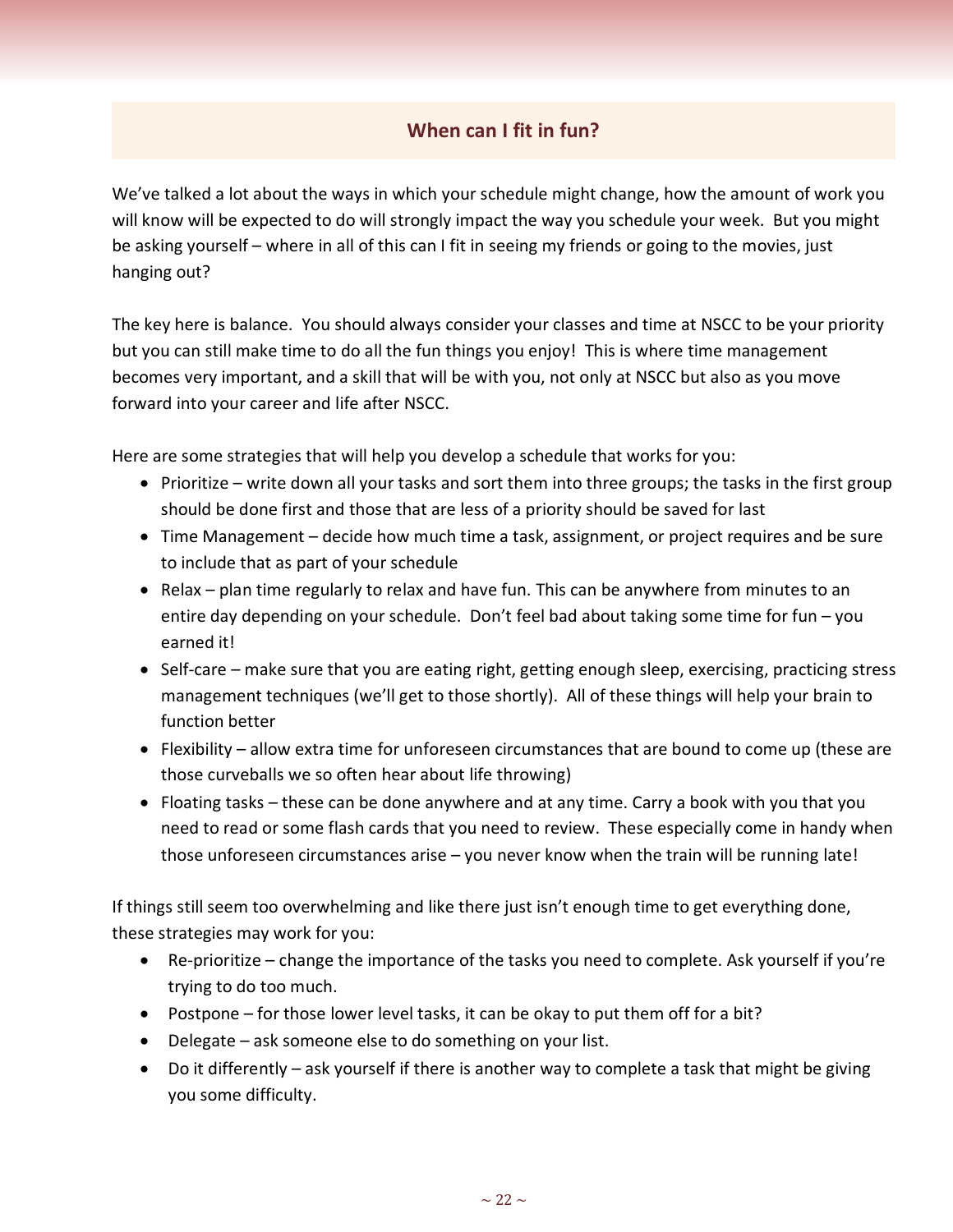# **I'm Stressed Out! How Do I Deal?**

<span id="page-22-0"></span>Stress is defined as a response to a demand that is put on you. Stress is a normal reaction when your brain recognizes a threat or encounters an unexpected event.

You may experience stress in a lot of different ways:

- Physiological increased heart rate, high blood pressure, sweating
- Behavioral you may feel jumpy, excitable or irritable
- Psychological you may not be able to focus at work or interact effectively with people. You may not be able to make good decisions.

These are some examples of what may be a stressor in your life:

- Academics pressure to succeed
- Dating relationship problems
- Environment commuting, unstable living situation, dealing with parking
- Extracurricular trying to do too many activities outside of class
- Peers peer pressure, especially negative peer pressure
- Time Management being unsure of how to plan your time so that there is balance in your life
- Money taking out loans to attend college
- Family pressure to succeed, relationships, providing emotional and financial support

A stress journal may help you to identify what your stressors are. Keep a daily log of what caused you stress, how you felt (physically and emotionally), how you reacted and managed to make the situation better.

Now that you know what stress is, what can cause it, and how you can identify what is stressing you out, the list below are things you can do to start feeling better and reduce that stress:

- Learn how to say "No" know your limits and do not compromise them by taking on more than you can handle
- Attitude your mind is a powerful tool ; thinking about a situation rationally can help a lot
- Laugh do something that you enjoy; hang out with friends, participate in a hobby, watch a funny movie
- Healthy eating try and eat at least one home cooked meal a day
- Exercise physical activity can help you to burn calories and stress. Aim to exercise for 30 minutes a day three times a week
- Relax your mind and body take deep breaths, visualize success, practice "mindfulness", meditate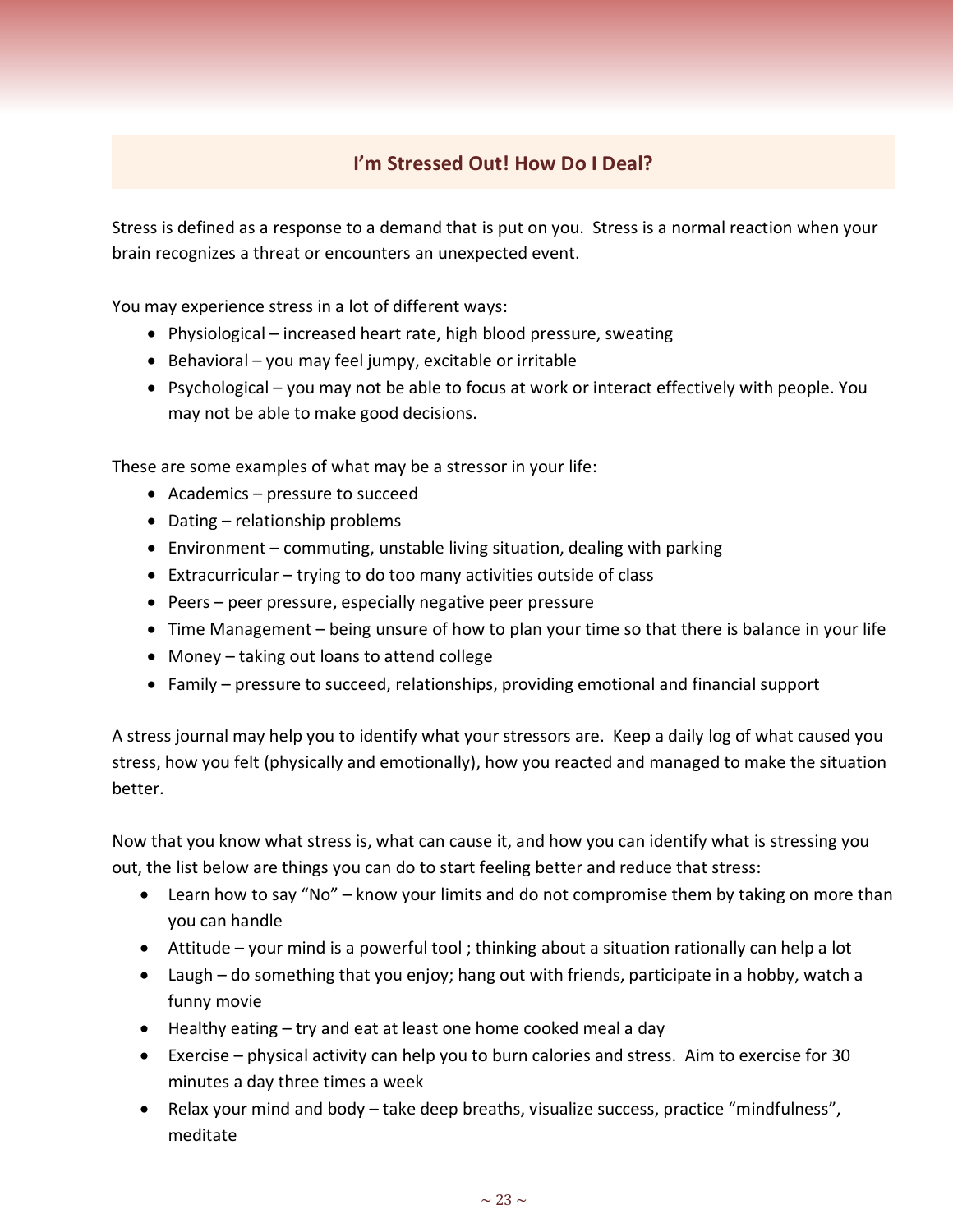- Sleep you need at least 7 hours of sleep for your brain and body to function at their optimal level. Try to not take naps that last for more than one hour
- Healthy relationships hang out with family and friends you can relate to and share your problems with
- Time management use a planner to help a lot with this
- Organization learn how to organize your notes, keep track of your assignments and due dates (your disability counselor can help you with this!)
- Budget create a budget for your expenses pay your bills first and determine how much you will be able to spend for "fun"
- Spirituality find meaning in your life, volunteer, connect with others
- Slow Down take and deep breath and know your limits
- Find a support system these are people you are comfortable speaking to honestly about your life; this may be family, friends, a counselor, etc.

If you are feeling very overwhelmed and unsafe, please come to Accessibility Services or Student Support and Advising to talk to someone.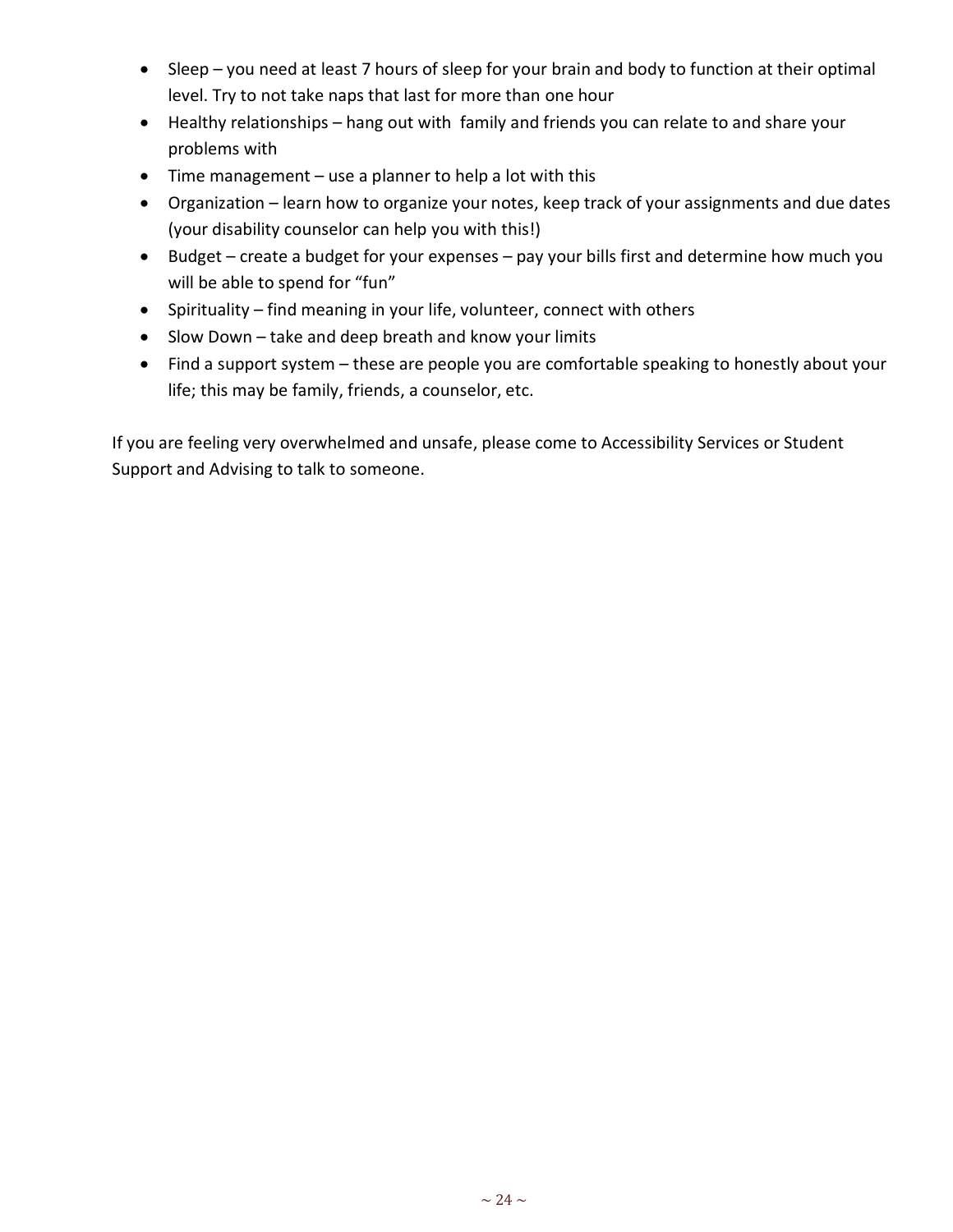# **Picture yourself five years from now…**

<span id="page-24-0"></span>Goals can bring a lot of meaning to your life. There is a lot of power in setting and determining your own goals. When you become the source of your own destiny, you grow without the interference of another's experience or expectation. As a result, you become more self-confident.

There are a few types of goals you can set for yourself:

- Short Term: may be reached in a year or less and require action now or in the near future
- Mid Term: may be attained within a few years, such as earning a degree
- Long Term: major life targets which may take years, such as establishing a career

#### **Another Meaning for GPA: Goal, Plan, Action**

- **Define a Goal:** this should include short term goals, like passing a test and long term goals. Choosing your goals means that you decide on what you value most. Write down your goals many times and place them everywhere to reinforce the idea in your mind. Don't worry if your goal changes; goals are meant to give you a target to work toward in order to focus your time. If your goal changes, write down the new one.
- **Devise a Plan:** the best plans are not always obvious and may take some time to discover. Once you have decided on a goal, work to accomplish it. Pursue it with an open mind.
- **Take Action:** Goals and plans never come to fruition unless you take action.

#### **Here are a few steps you can take to discover your goals:**

- 1. Brainstorm write down possible goals and words that come to mind without worrying about how neat your handwriting is or if you spelled something wrong. Once you have finished, group similar ideas together and write a one sentence summary about the main idea
- 2. Plan focus on one goal and write down a plan or series of steps you need to take in order to reach this goal
- 3. List your strengths write down all your academic strengths along with personal qualities
- 4. Assess your weaknesses write down all your academic weaknesses and personal obstacles that you will need to overcome; this may include finances, family, health problems

If you are still unsure of your goals after these steps, don't worry. This process has provided you with some insight and concrete material from which to start. You can check in with your disability counselor or academic advisor for help.

We hope you've found our transition guide helpful as you begin your journey as a student at North Shore Community College! We are committed to supporting you through not only your first year, but until you achieve the success you are aiming for, whether that be walking across the stage at graduation, being hired for a job you love doing or simply learning something new. Please contact **Accessibility Services Staff** if you have any questions.